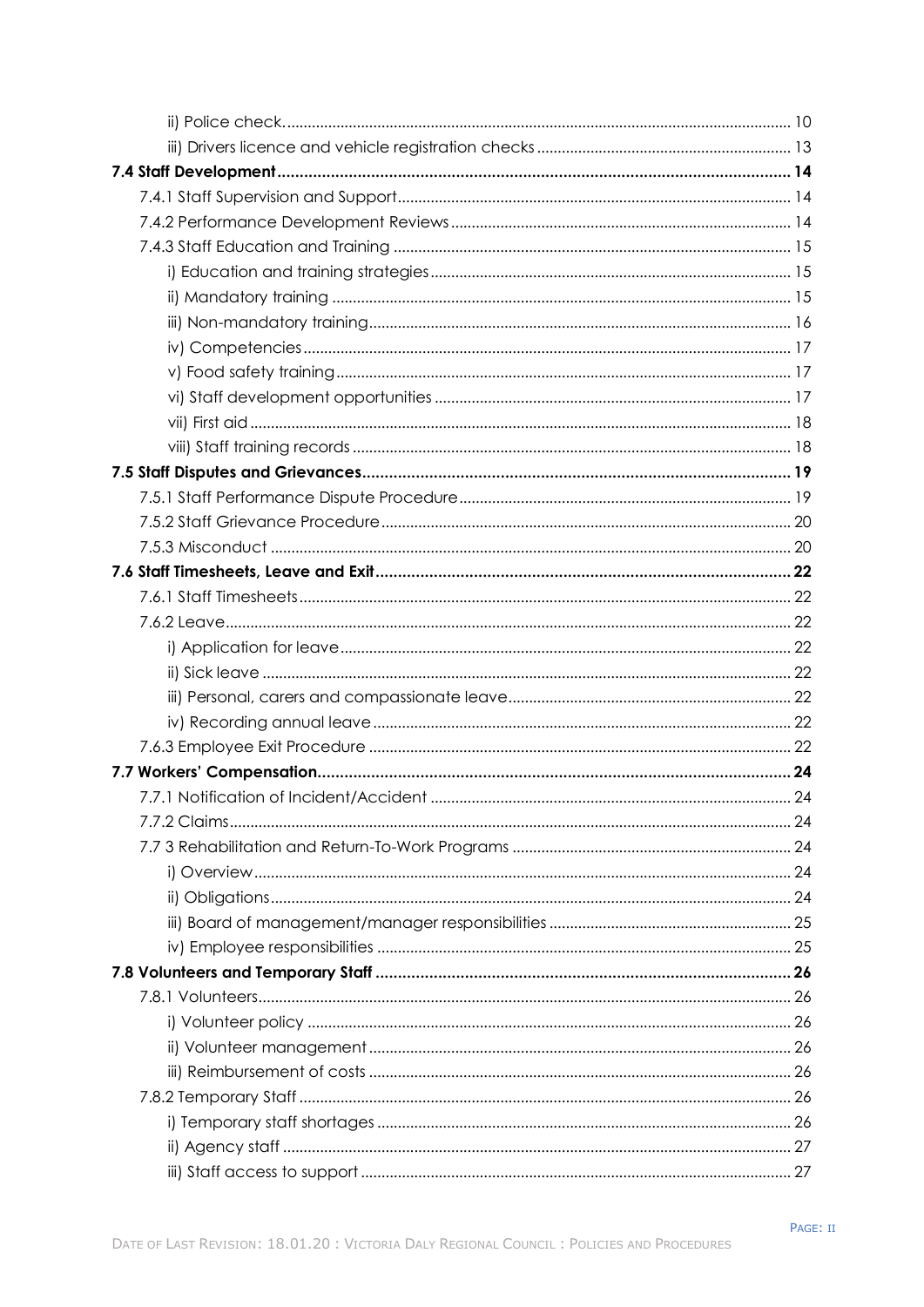# <span id="page-2-0"></span>7.1 OVERVIEW

# <span id="page-2-1"></span>7.1.1 CONSUMER OUTCOME<sup>1</sup>

*"I get quality care and services when I need them from people who are knowledgeable, capable and caring."*

# <span id="page-2-2"></span>7.1.2 ORGANISATION STATEMENT<sup>2</sup>

Victoria Daly Regional Council Home Care ensures:

 There are sufficient skilled and qualified workforce to provide safe, respectful and quality care and services.

# <span id="page-2-3"></span>7.1.3 OUR POLICY<sup>3</sup>

- The workforce is planned and the number and mix of staff deployed enables the delivery and management of safe and quality care and services
- Workforce interactions with consumers are kind, caring and respectful of each consumer's identity, culture and diversity
- The workforce is competent and has the qualifications and knowledge to effectively perform their roles
- The workforce is recruited, trained, equipped and supported to deliver the outcomes required by these standards
- Each member of the workforce participates in regular assessment, monitoring and review of their performance.

# <span id="page-2-4"></span>7.1.4 RESPONSIBILITIES

- Management develops processes and practices that ensure the workforce delivers safe, respectful and quality care and services
- Staff follow policies and procedures, participate in development opportunities, and deliver services and care that is safe, respectful and of a high quality
- Consumers and/or their representatives with the support of Victoria Daly Regional Council Home Care advise us if any member of the workforce does not deliver safe, respectful and quality care and services.

# <span id="page-2-5"></span>7.1.5 MONITORING HUMAN RESOURCES

Human resource management processes and systems are regularly audited as part of our audit program and staff, consumers and other stakeholders are encouraged to provide ongoing feedback on issues and areas where improvements can be made (see 8.3.5 Corporate Calendar and 8.9 Continuous Improvement).

# <span id="page-2-6"></span>7.1.6 REFERENCES

 Australian Government Australian Aged Care Quality Agency *Aged Care Quality Standards Draft Guidance - Full suite* 201*8*

2 Ibid

 $\mathbf{1}$ <sup>1</sup> Australian Government Department of Health Standard 7: Human Resources Aged Care Quality Standards June 2018

<sup>3</sup> Based on the requirements for Standard 7: Human Resources Aged Care Quality Standards June 2018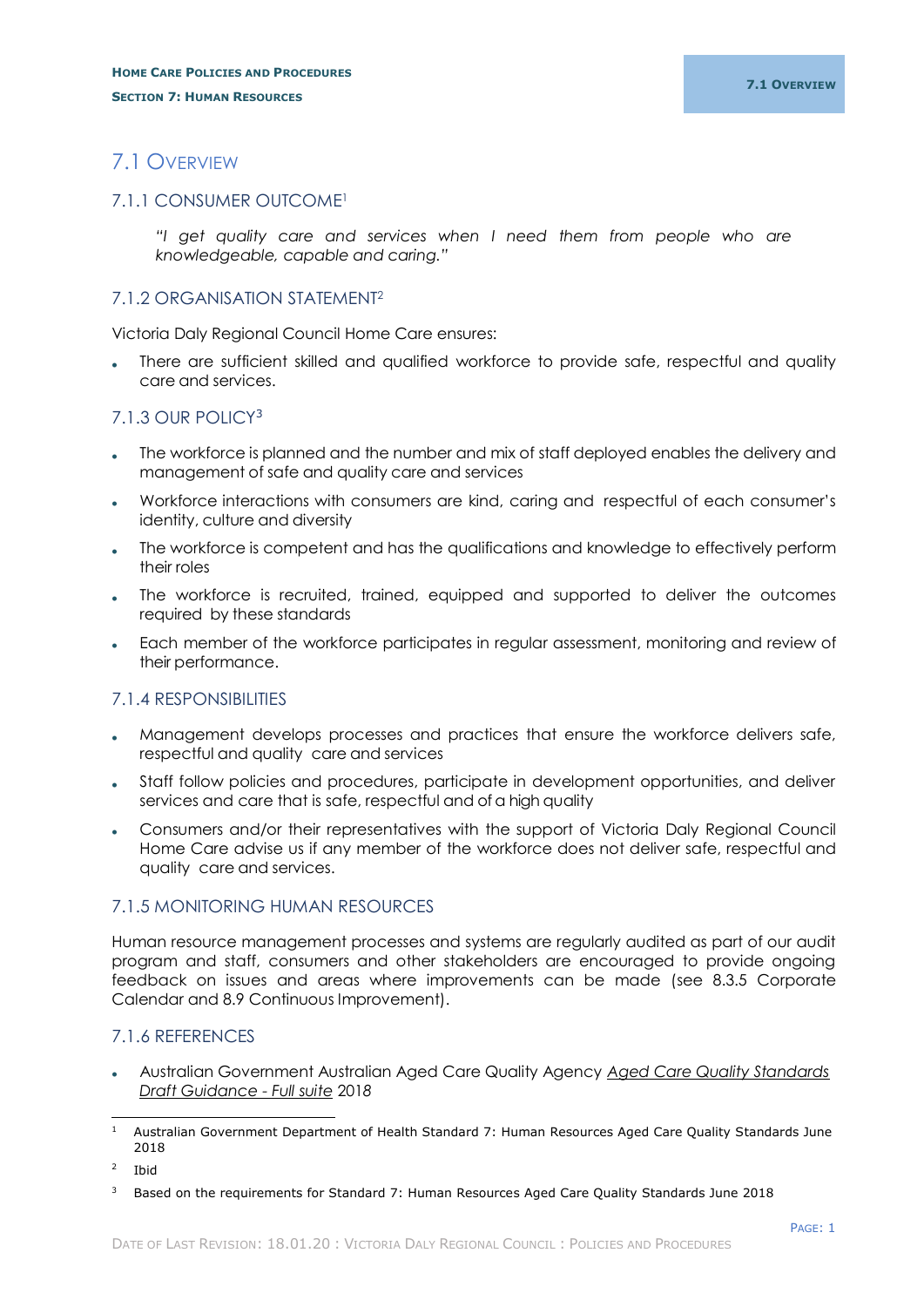#### **HOME CARE POLICIES AND PROCEDURES SECTION 7: HUMAN RESOURCES**

- Australian Government *[Australian Human Rights Commission](https://www.humanrights.gov.au/employers/good-practice-good-business-factsheets/workplace-discrimination-harassment-and-bullying)* 2018
- Australian Government Department of Health *Aged Care Quality Standards* June 2018
- Australian Government Department of Health *[Approved Provider Information](https://agedcare.health.gov.au/aged-care-funding/approved-provider-information)* February 2017
- Australian Government Department of Health *Commonwealth Home Support Programme – Program Manual* 2018
- Australian Government Department of Health *Home Care Packages Programme Operational Manual*  2015
- Australian Government Department of Health *Police Certificate Guidelines* March 2017
- Australian Government *Fair Work Act 2009*
- Australian Government *Privacy Act 1988 and Privacy Amendment (Enhancing Privacy Protection) Act 2012*
- Government of Western Australia *Equal Opportunity Act 1984*
- Government of Western Australia Equal Opportunity Commission *EEO Factsheet* 2018
- Government of Western Australia *Occupational Safety and Health Act 1984* and the *Occupational Safety and Health Regulations 1996.*

## <span id="page-3-0"></span>7.1.7 DEFINITIONS

- **1.** Consumer refers to the consumer and their guardian and/or their representatives nominated by them.
- **2.** Support Worker refers to unregulated healthcare workers.
- **3.** Support Staff refers to all staff involved in delivering services and care to consumers.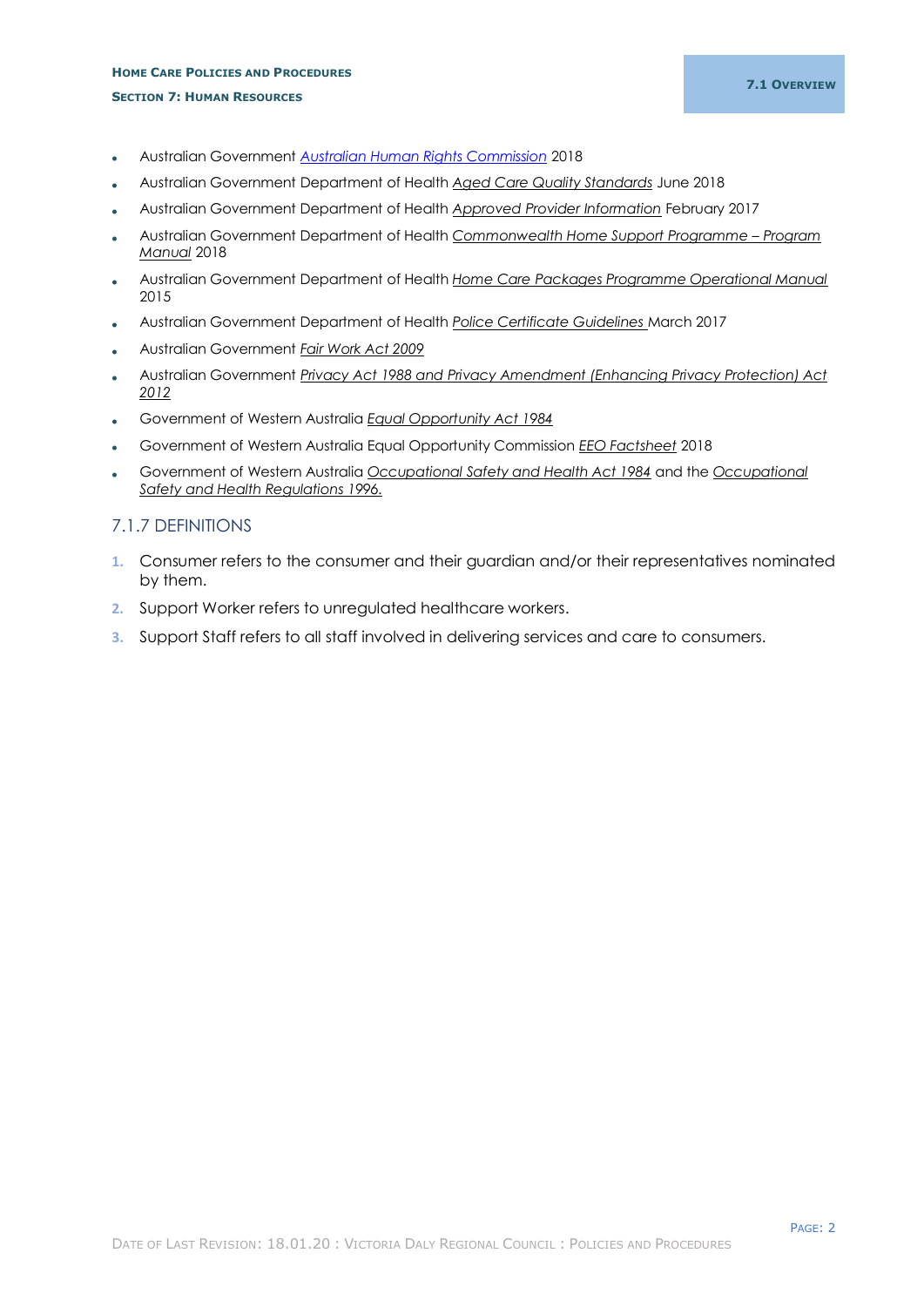# <span id="page-4-0"></span>7.2 WORKFORCE PLANNING

# <span id="page-4-1"></span>7.2.1 HUMAN RESOURCE SUPPORT

Victoria Daly Regional Council Home Care ensures the effective planning and management of human resources through accessing support and information from the following agencies:

- Aged Care Services WA (ACSWA)
- The Chamber of Commerce and Industry (CCI)
- Other specific human resource management consultants if required.

In addition, all staff involved in the recruitment and management of staff attend training in human resource management as required to their role.

# <span id="page-4-2"></span>7.2.2 PLANNING THE WORKFORCE

The focus of workforce planning is to ensure that there are the right number of people, with the right blend of skills, delivering care. This achieved through:

- Ensuring all staff providing support to consumers have as a minimum a Certificate III in Aged Care and are supported to obtain a Certificate IV. Staff providing assessment and reviews must have a Certificate IV in Aged Care
- All prospective staff, at their interview, are assessed on the questions of "Why do you think you are suitable to provide care and support to older people?" and "How do you show respect of a person's identity, culture and diversity?"
- Employing a Registered Nurse qualified to provide nursing care and support to oversee clinical practice and to deliver services to consumers requiring clinical care as necessary and/or sourcing appropriate nursing services to deliver these services
- Ensuring there are adequate staff with the appropriate skills before offering services to new consumers. Where additional staff hours are required appropriate current staff are asked if they wish to increase their hours. If current staff are unable to provide more time agency staff may be utilised in the short term while additional staff resources are arranged either through current staff or the employment of new staff
- Determining the appropriate staff skill when considering offering new or innovative services
- Staff are asked to provide maximum notice of holidays or other known absences with at least three weeks' notice required to ensure adequate time to make other arrangements
- In an emergency situation such as multiple staff falling ill, we use agency staff or liaise with other home care agencies in our area to identify other appropriately skilled staff who may be available
- Staff rosters are planned to meet the needs of staff and of consumers and are managed through our consumer management system
- The time required to deliver services to each consumer is based on the support plan and is reviewed in response to consumer or staff feedback and service reviews
- All staff have mobile phones that connect to the consumer management system and are advised of changes to their roster as soon as is known
- Volunteers are utilised, but only as drivers, assisting in the centre and outings, or for office tasks. Volunteer attendance is managed through the consumer management system
- Any issues relating to a shortage of staff are reported to and reviewed at relevant management meetings.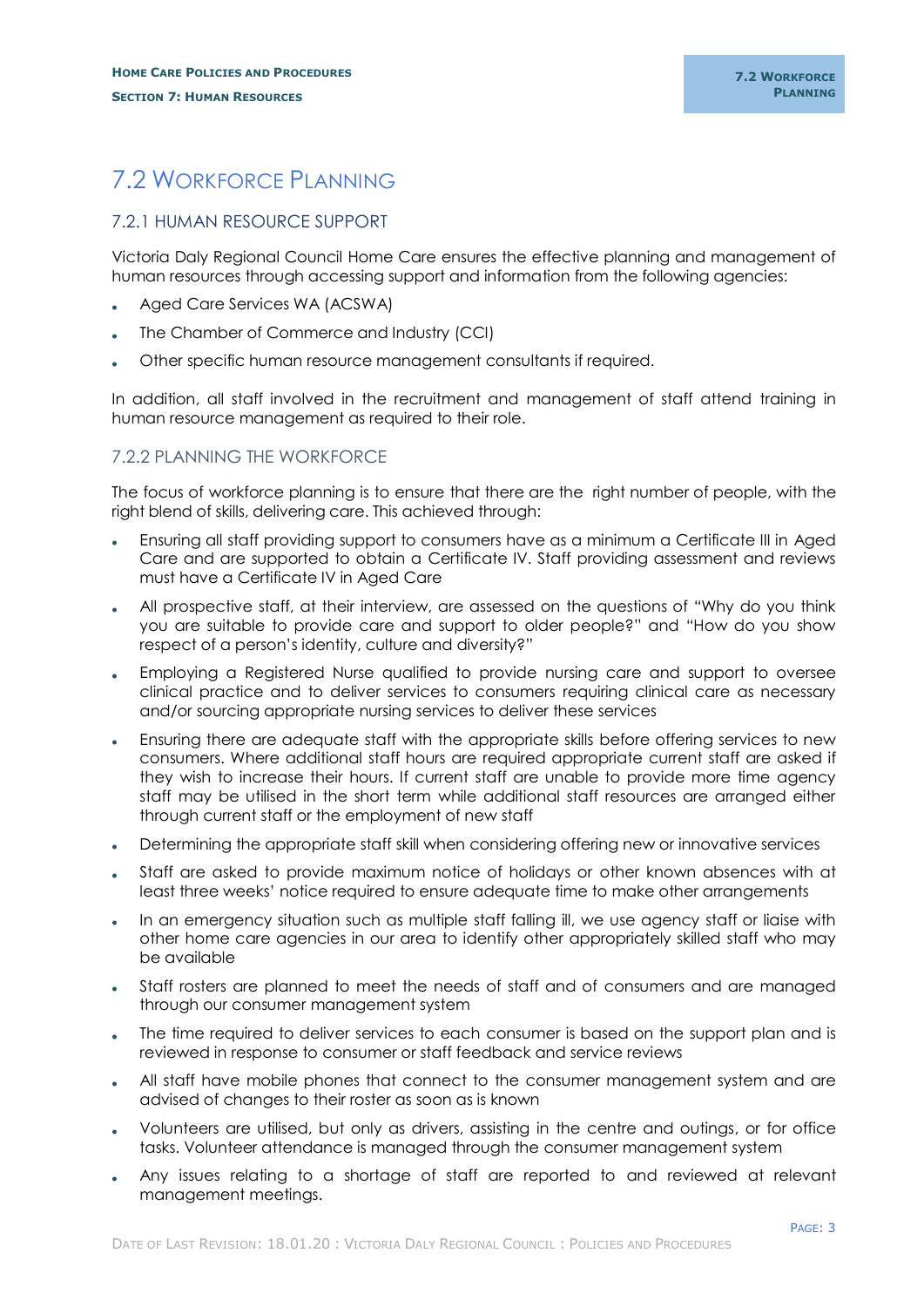# <span id="page-5-0"></span>7.2.3 RETAINING STAFF

Victoria Daly Regional Council Home Care recognises that experienced staff with knowledge of the service and consumers are valuable and we are committed to retaining them. Strategies include:

- Ensuring staff are valued through welcoming their feedback and involvement in service management through staff meetings and the continuous improvement process (see 8.9 Continuous Improvement)
- Paying higher than award wages with annual increments that include a bonus for length of employment
- Providing staff development opportunities such as study leave for Certificate IV, in-house training, and external training
- Providing a structure that offers opportunities for acting in higher positions and advancement
- Balancing staff needs with our commitment to consumers to allow some flexibility in hours worked, such the need for staff to be home for children after school
- A grievance procedure which staff are encouraged to utilise if they feel they need to take up an issue
- Social functions where staff can meet other staff and Board of Management
- Similar strategies are implemented to retain volunteers, as appropriate.

# <span id="page-5-1"></span>7.2.4 WORKFORCE RISK MANAGEMENT

As part of Victoria Daly Regional Council Home Care risk management processes, we maintain a Workforce Register of Risks which is reviewed and updated every month through the Team Meetings and Service Management Meetings. (See 8.10 Risk Management and Table 8.3.1: Management Meetings, esp. Improvement Committee Meeting.)

In addition, staff and consumers are supported and encouraged to provide ongoing feedback on all aspects of their work or services which ensures any issues or risks that might make the workforce insufficient are identified early on. (See 8.9 Continuous Improvement.)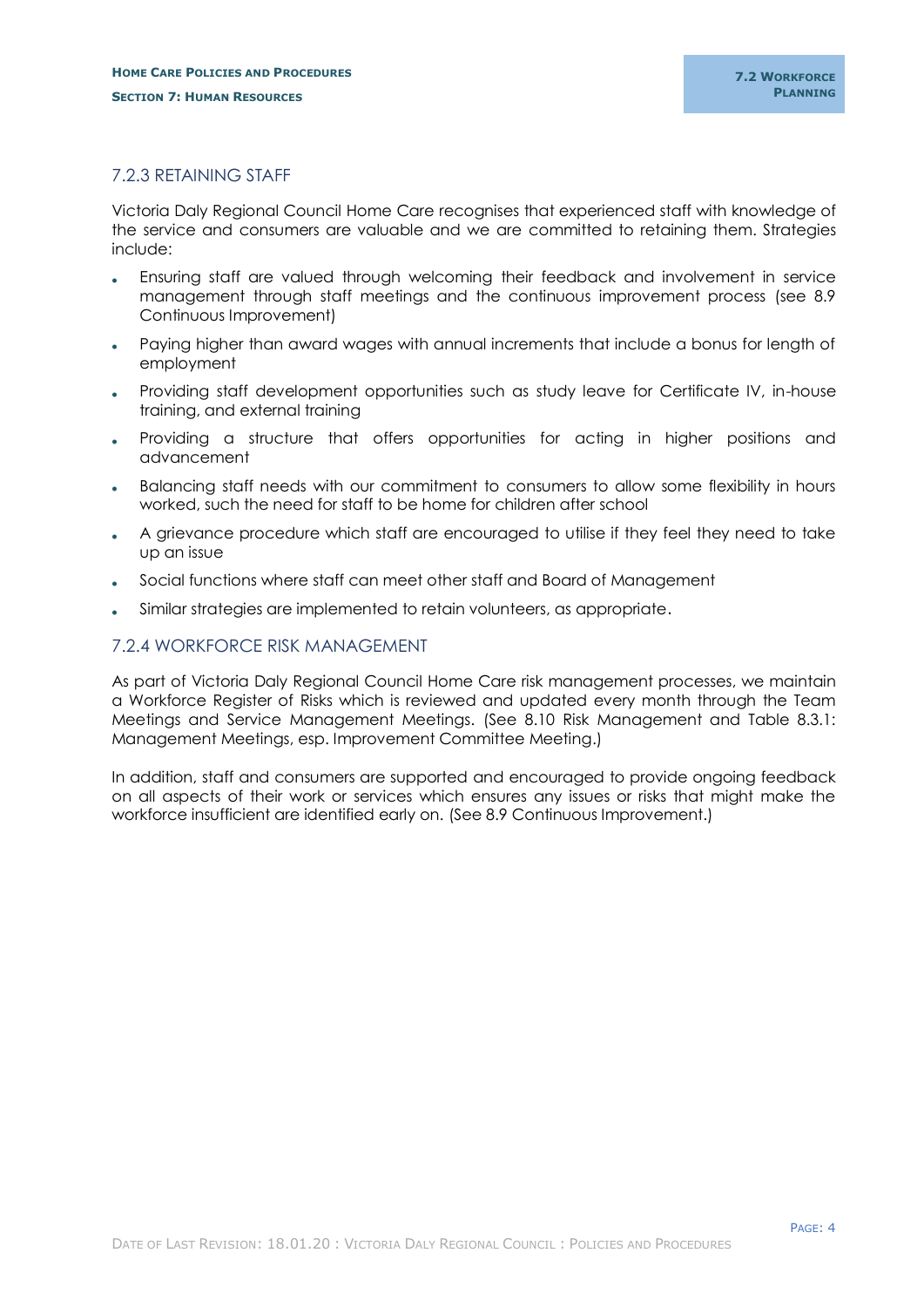# <span id="page-6-0"></span>7.3 WORKFORCE RECRUITMENT

Victoria Daly Regional Council Home Care have a range of staff to ensure that the organisation is effectively managed and services meet the needs of consumers. These are outlined in the organisation structure chart. (See 8.3.1 Reporting Process and Figure 8.3.1: Management Structure).

# <span id="page-6-1"></span>7.3.1 RECRUITMENT POLICY

- All staff are recruited according to our Equal Employment Opportunity Policy (see 7.3.2 Equal Employment Opportunity)
- All permanent vacancies are advertised externally
- The Manager is responsible for the recruitment of service staff and delegates as appropriate
- The Board of Management is responsible for the recruitment of the Manager and the Coordinators.

# <span id="page-6-2"></span>7.3.2 EQUAL EMPLOYMENT OPPORTUNITY AND ANTI-DISCRIMINATION

Victoria Daly Regional Council Home Care chooses the best person for the job regardless of:

- Age
- Breastfeeding
- Family responsibility and family status
- Fines Enforcement Registrar's Website
- Gender history
- Impairment
- Marital status
- Pregnancy
- Race
- Religious or political conviction
- Sex

-

Sexual orientation.<sup>4</sup>

Equal opportunity principles are followed in all areas of staff management. Individuals are appointed based on their ability to meet criteria that are consistent with the role and position description.

Information and training, when appropriate, on equal employment opportunity and staff recruitment processes is provided to all staff and Board members involved in staff recruitment.

# <span id="page-6-3"></span>7.3.3 SACS MODERN AWARD

Where appropriate we employ staff under the Social, Community, Home Care and Disability Services Industry Award 2010 (SACS Modern Award).

Government of Western Australia Equal Opportunity Commission [EEO Factsheet](http://www.eoc.wa.gov.au/your-rights/fact-sheets) 2018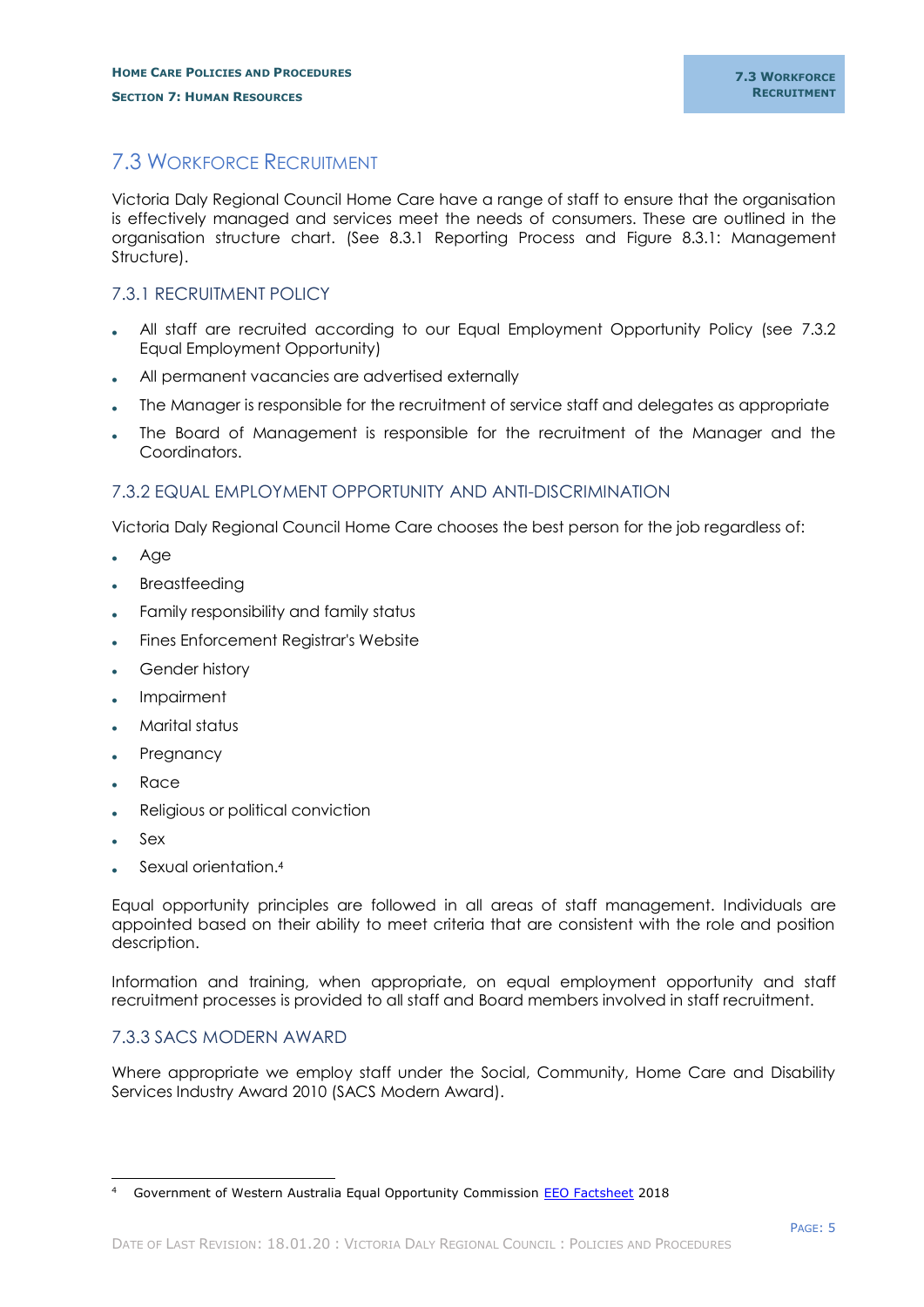## <span id="page-7-0"></span>7.3.4 PROCESS FOR FILLING A VACANT POSITION

#### <span id="page-7-1"></span>i) Review the position

Clarify the need for and the role of the position and develop or review the position description. Develop essential and desirable selection criteria. Determine how each of the selection criteria are assessed, e.g. written application or interview.

#### <span id="page-7-2"></span>ii) Advertise the position

Positions are advertised in newspaper/s, employment agencies or the internet. Advertisements include:

- Information about Victoria Daly Regional Council Home Care
- Primary role of the vacant position
- Point of contact for further information
- How to apply
- Closing date.

A copy of the most recent advertisement for all positions is maintained by the Administration Team for use in developing new advertisements.

A copy of our Application for Employment and the position description are sent to all prospective applicants.

#### <span id="page-7-3"></span>iii) Set up a selection panel

The selection panel is responsible for shortlisting, interviewing and selecting the successful applicant.

For the employment of the Manager the selection panel comprises of:

- The Chairperson, and
- Two other Board members or one other Board member and a person external to Victoria Daly Regional Council Home Care with appropriate expertise.

For the employment of the Coordinators the selection panel comprises of:

- The Chairperson
- The Manager and
- One other Board member or a person external to Victoria Daly Regional Council Home Care with appropriate expertise.

For the employment of other staff, the selection panel comprises of:

- The Manager or relevant Coordinator, and
- A Team Leader or other appropriate staff member.

One member of the selection panel is designated the chair and coordinates the panel and makes notes regarding the decisions of the panel.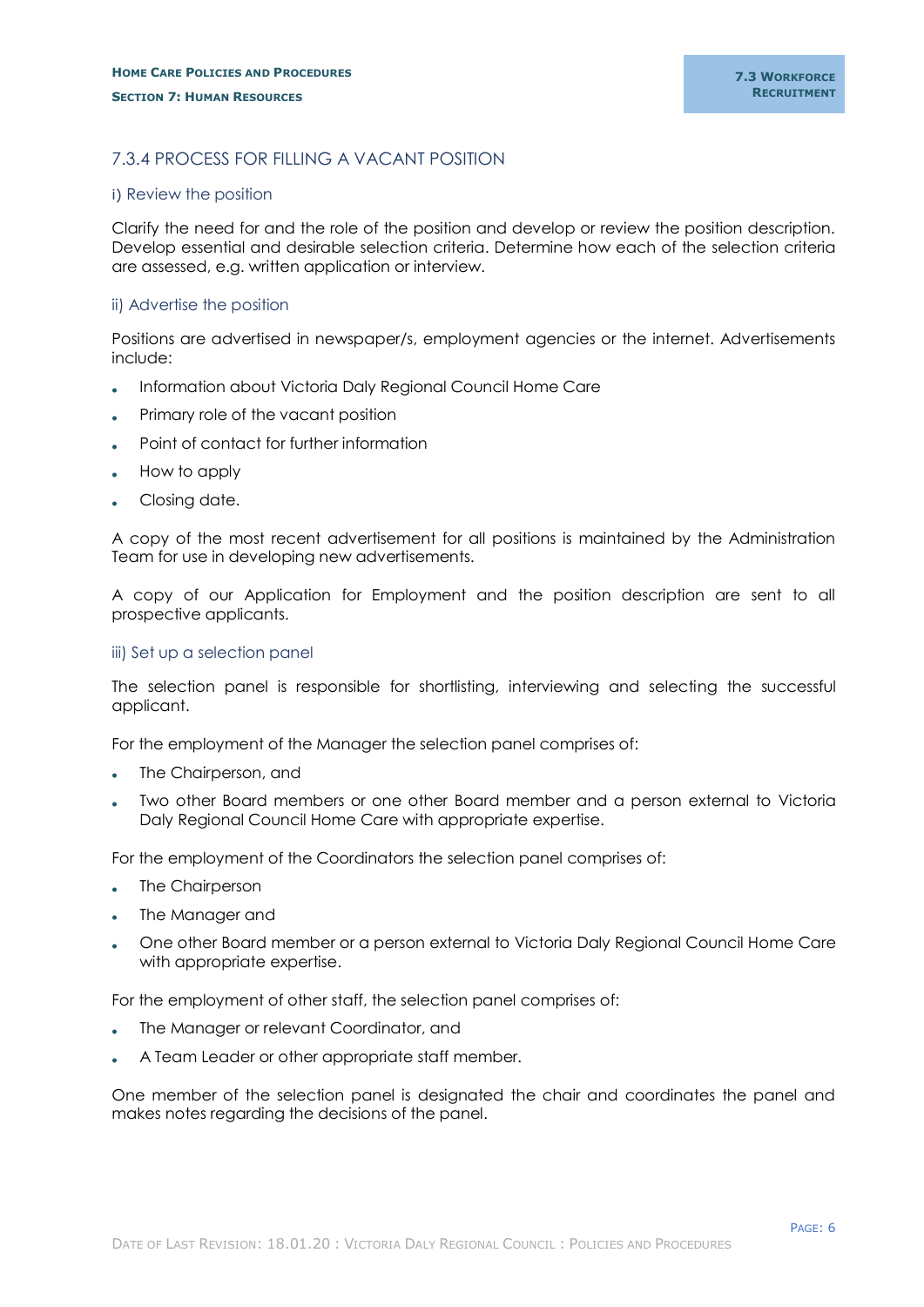## <span id="page-8-0"></span>iv) Shortlist applicants

The selection panel assesses all applications and shortlists applicants on their stated ability to meet the essential selection criteria. If necessary, further shortlisting is undertaken using desirable selection criteria.

Applicants who are shortlisted are offered the opportunity to attend an interview.

#### <span id="page-8-1"></span>v) Interview applicants

The selection panel prepares interview questions prior to the interviews. All applicants are asked the same questions. The questions explore the applicant's relevant skills and experience to perform the duties and are based on the selection criteria.

All prospective staff, at their interview, are assessed on the questions of "Why do you think you are suitable to provide care and support to older people?" and "How do you show respect to a person's identity, culture and diversity?"

Immediately following each interview, a summary of the interview is recorded on the Summary of Interview form. The summary assists in the selection of the successful applicant and in providing feedback to unsuccessful applicants.

When all interviews have been completed the preferred applicant is selected by the selection panel. Recruitment decisions and reasons for them are documented by the chair of the panel.

#### <span id="page-8-2"></span>vi) Conduct pre-employment checks

When a successful applicant has been identified an offer of employment is made conditional on the following pre-employment checks:

- Reference check
- Police check
- Registration check (as applicable to role).

Procedures are in place for conducting these checks (see 7.3.10 Employment Checks).

#### <span id="page-8-3"></span>vii) Offer of employment

Advise the successful applicant by telephone and arrange a start date.

Immediately send the successful applicant an Offer of Employment specifying the key terms and conditions of employment for signing prior to commencing employment.

#### <span id="page-8-4"></span>viii) Advise unsuccessful applicants

All unsuccessful applicants are informed by telephone (or in writing for more senior positions) of the outcome of their application immediately following the appointment of the successful applicant.

Unsuccessful applicants are advised that they may request feedback. This is provided by the Chair of the interview panel.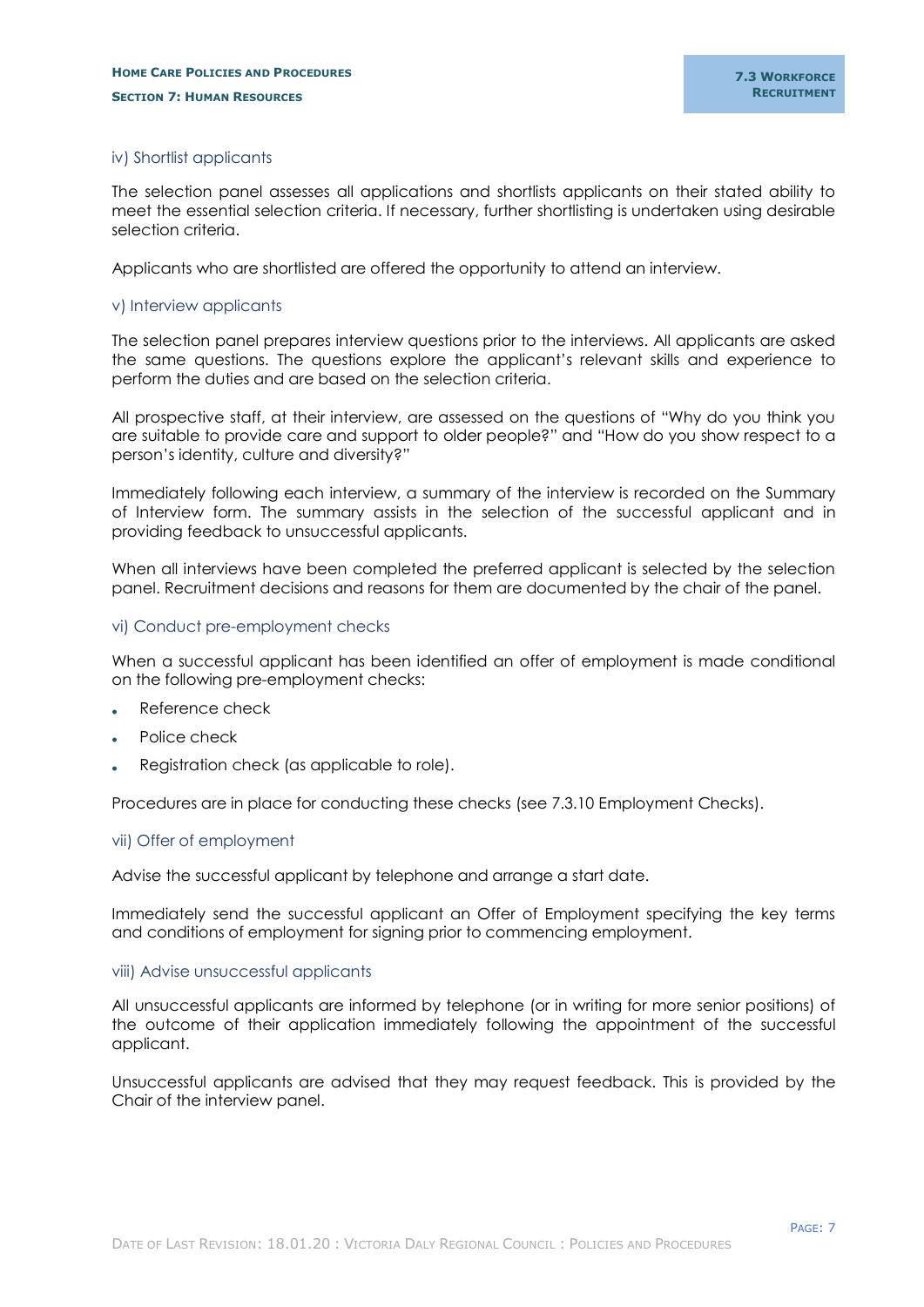## <span id="page-9-0"></span>7.3.5 PROCEDURE FOR NEW STAFF

#### <span id="page-9-1"></span>i) Orientation

Victoria Daly Regional Council Home Care ensures staff are aware of, and comply with, relevant legislation including, Work Health and Safety<sup>5</sup>, Equal Employment Opportunities<sup>6</sup>, Antidiscrimination and Anti-Harassment responsibilities<sup>7</sup> and the provisions of the Privacy Act<sup>8</sup> These items are covered in the staff/volunteer orientations.

#### **Staff/volunteer orientation checklist**

All items covered when a new employee commences are described in detail in the Staff/Volunteer Orientation Checklist. The Staff Volunteer Orientation Checklist can be completed over one or more sessions but is fully completed within 4 weeks of a person commencing employment. A follow up to the orientation is completed 6 to 9 months after the employee commenced. This involves clarifying relevant items on the Staff/Volunteer Orientation Checklist with other staff/volunteers as appropriate.

All forms and documents signed by the employee, including a copy of the signed Staff/Volunteer Orientation Checklist, are filed in the employee file with copies provided to the employee as appropriate.

The Chairperson or another Board member completes the Staff/Volunteer Orientation Checklist with a new Manager. The Manager completes the Staff Volunteer Orientation Checklist with Coordinators. The Coordinators or Team Leaders complete the Staff/Volunteer Orientation Checklist with other staff/volunteers as appropriate.

#### **Meeting with consumers**

Where practicable, staff are encouraged to participate in focus groups, meetings or other gatherings with consumers to hear their views on key aspects of service delivery such as working in partnership, consumer choice and control and input in the service.

#### <span id="page-9-2"></span>ii) Supervision of new staff

New support staff are supervised and orientated to their position by a mentor or 'buddy' who is allocated by the Team Leader. Staff in more senior positions are mentored by other senior staff, such as Team Leaders and Coordinators. The duration of support is dependent on the new staff person's skills and experience but at least two support worker shifts are supervised by another support worker once general orientation is complete.

#### <span id="page-9-3"></span>7.3.6 POSITION DESCRIPTIONS

All staff (paid and unpaid) have a position description which specifies their roles and responsibilities. A sample of position descriptions are available in the Forms folder/Position Descriptions.

<sup>-</sup><sup>5</sup> Government of Western Australia Occupational Safety and Health Act 1984 and the Occupational Safety and Health Regulations 1996

<sup>6</sup> Government of Western Australia Equal Opportunity Act 1984

<sup>7</sup> This responsibility is set out in federal and state anti-discrimination laws, as well as the Australian Government Fair Work Act 2009. Taken together, they make certain types of workplace behaviour against the law. See Australian Government [Australian Human Rights Commission](https://www.humanrights.gov.au/employers/good-practice-good-business-factsheets/workplace-discrimination-harassment-and-bullying) 2018

<sup>8</sup> Australian Government Privacy Act 1988 and Privacy Amendment (Enhancing Privacy Protection) Act 2012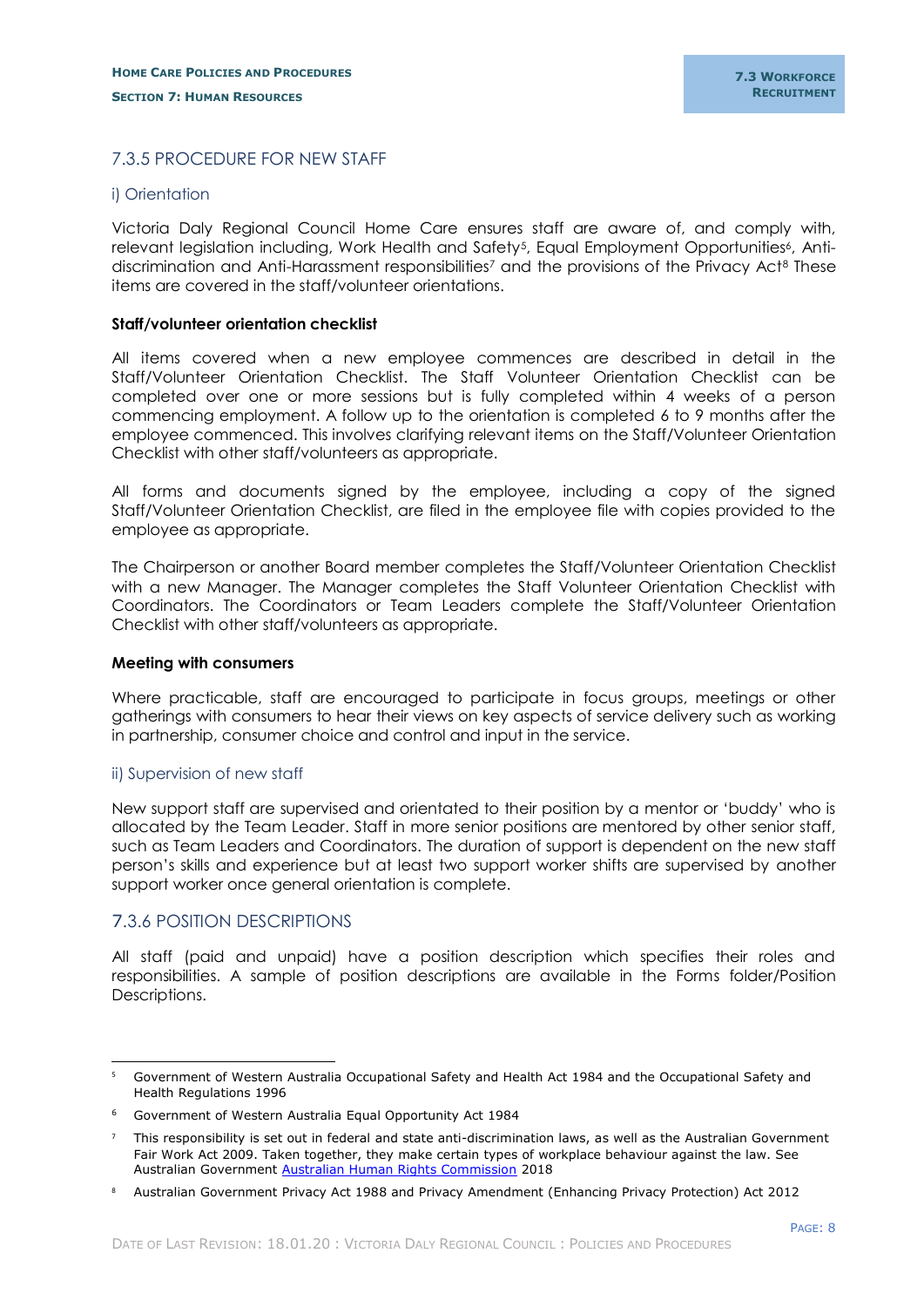Position descriptions are reviewed and updated when a staff member leaves and/or every two years to ensure that they are appropriate.

Each staff person is provided with a copy of their position description prior to commencing employment and whenever their position description is changed.

## <span id="page-10-0"></span>7.3.7 STAFF CODE OF BEHAVIOUR

All staff are required to comply with the Code of Behaviour for Staff and Volunteers which encapsulates the respectful, safe and professional delivery of support to our consumers, representatives, contractors, the community and any other stakeholders.

Staff (including volunteers) are required to sign a Code of Behaviour for Staff and Volunteers form on commencement. Disciplinary action may be taken if staff do not abide by it.

Staff/volunteers agree to:

- Abide by the philosophy of Victoria Daly Regional Council Home Care
- Observe all the rules of Victoria Daly Regional Council Home Care including those specified in the constitution and any others determined by the Board
- Adhere to all our accounting procedures
- Work in a safe and competent manner in accordance with the policies and procedures of Victoria Daly Regional Council Home Care
- Respect the dignity and culture, values and beliefs of all individuals
- Represent Victoria Daly Regional Council Home Care in a positive way
- Wear suitable clothing including closed in shoes, clean and discrete shirt and trousers/skirt (or shorts appropriate to role)
- Not discuss confidential issues with people outside the organisation, regard all information provided to them by a consumer as confidential and never disclose personal information to a consumer
- Not take illegal drugs or consume alcohol when on duty or on the premises
- Not accept gifts or purchase any items from consumers (except small gifts of home garden produce)
- Not have sexual relationships with consumers or take them to their (staff) homes or engage in a relationship with consumers outside of a professional relationship
- Follow any grievance procedures set down by the Board to try to resolve any conflicts with other staff or members of Victoria Daly Regional Council Home Care
- Not harass in any form consumers, other staff or members of Victoria Daly Regional Council Home Care
- Not abuse, physically or verbally, consumers, other staff or members of Victoria Daly Regional Council Home Care
- Not give advice to consumers or diagnose the condition of a consumer's health (except health promotion advice provided by a Registered Nurse). If requested by the family as to your thoughts regarding the condition of a consumer – refer them to their GP or hospital
- Not alienate consumers from their family
- Treat consumers with courtesy, respect and consideration, act on complaints and provide services to the best of their ability.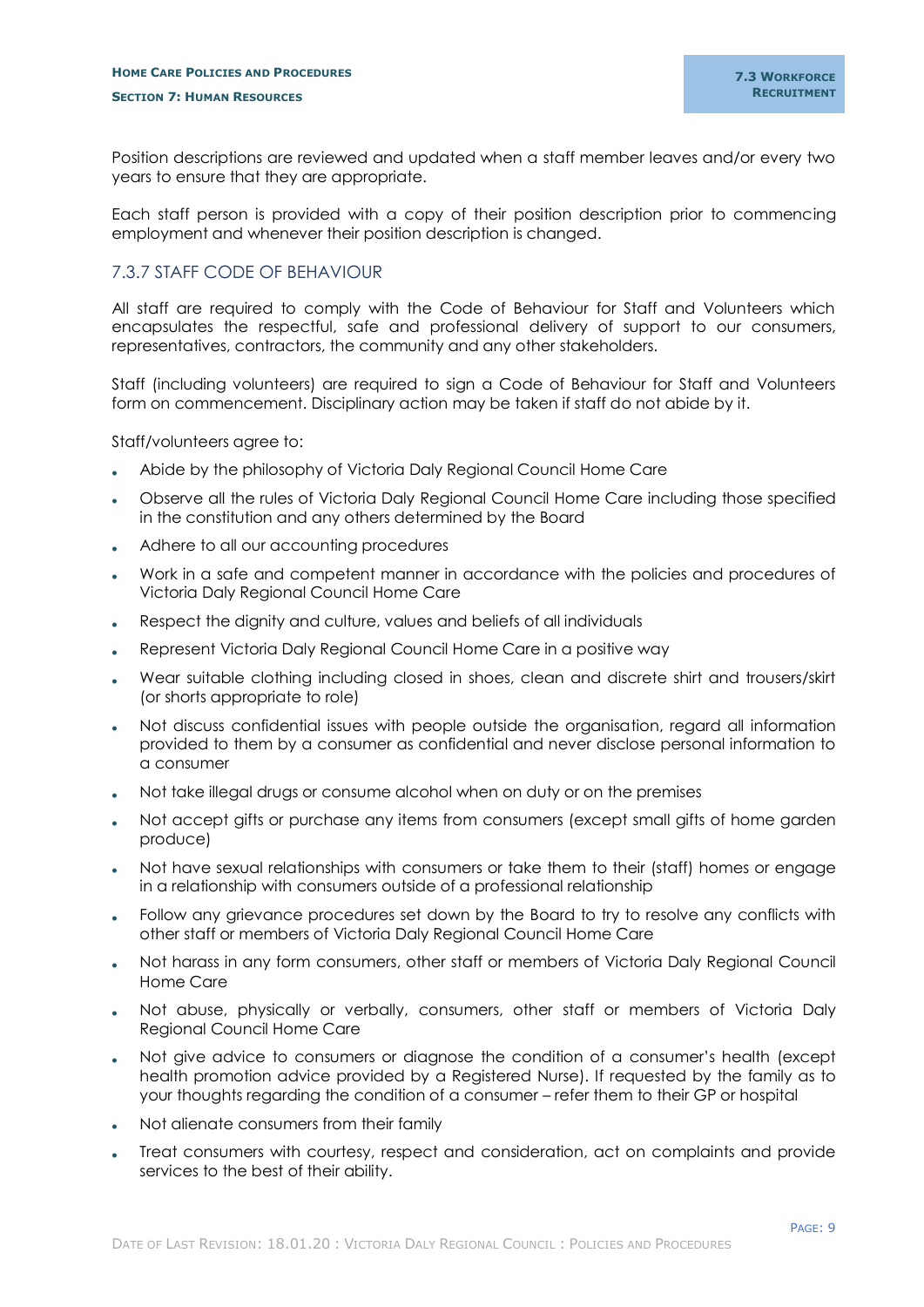# <span id="page-11-0"></span>7.3.8 POLICIES AND PROCEDURES

The policies and procedures contain key information that all staff and volunteers need to know to complete their roles safely and effectively.

New staff and volunteers are provided with time to read the policies and procedures and these are reiterated at staff meetings and through communication with staff and volunteers.

# <span id="page-11-1"></span>7.3.9 STAFF FILES

A staff personnel file is maintained for each employee. It includes:

- Application for Employment
- Police check information (sealed)
- Professional registrations
- Signed Offer of Employment
- Position description
- A completed Staff Volunteer Personal Details Record
- Signed Staff Volunteer Orientation Checklist
- Signed Code of Behaviour for Staff and Volunteers
- Record of Staff Counselling Interview, and
- Any other relevant paper-based information.

Employees are entitled to see their file at any suitable time arranged with the Coordinator or Manager as appropriate.

#### <span id="page-11-2"></span>7.3.10 EMPLOYMENT CHECKS

An Employment Checks Register is maintained that includes information on police checks, driver's licence and insurance, and professional registration checks. It is maintained by the Clerical Assistant and updated as required.

#### <span id="page-11-3"></span>i) Reference check

The chair of the interview panel for all new staff contacts one or more of the referees of the preferred applicant. Referees are asked to comment on the person's ability to carry out the duties of the position applied for. Referees comments are noted in writing on the Summary of Interview form.

<span id="page-11-4"></span>ii) Police check<sup>9</sup>.

#### *Definitions*

-

See the Department of Health Police Certificate Guidelines March 2017 (pp 7-9) for definitions of staff, volunteers, non-staff members and contractors.

<sup>9</sup> Victoria Daly Regional Council Home Care procedures for police checks are based on information in the Australian Government Department of Health Police Certificate Guidelines March 2017. Information on Police Certificate requirements is also included in Australian Government Department of Health Commonwealth Home Support Programme - Program Manual 2018 p 84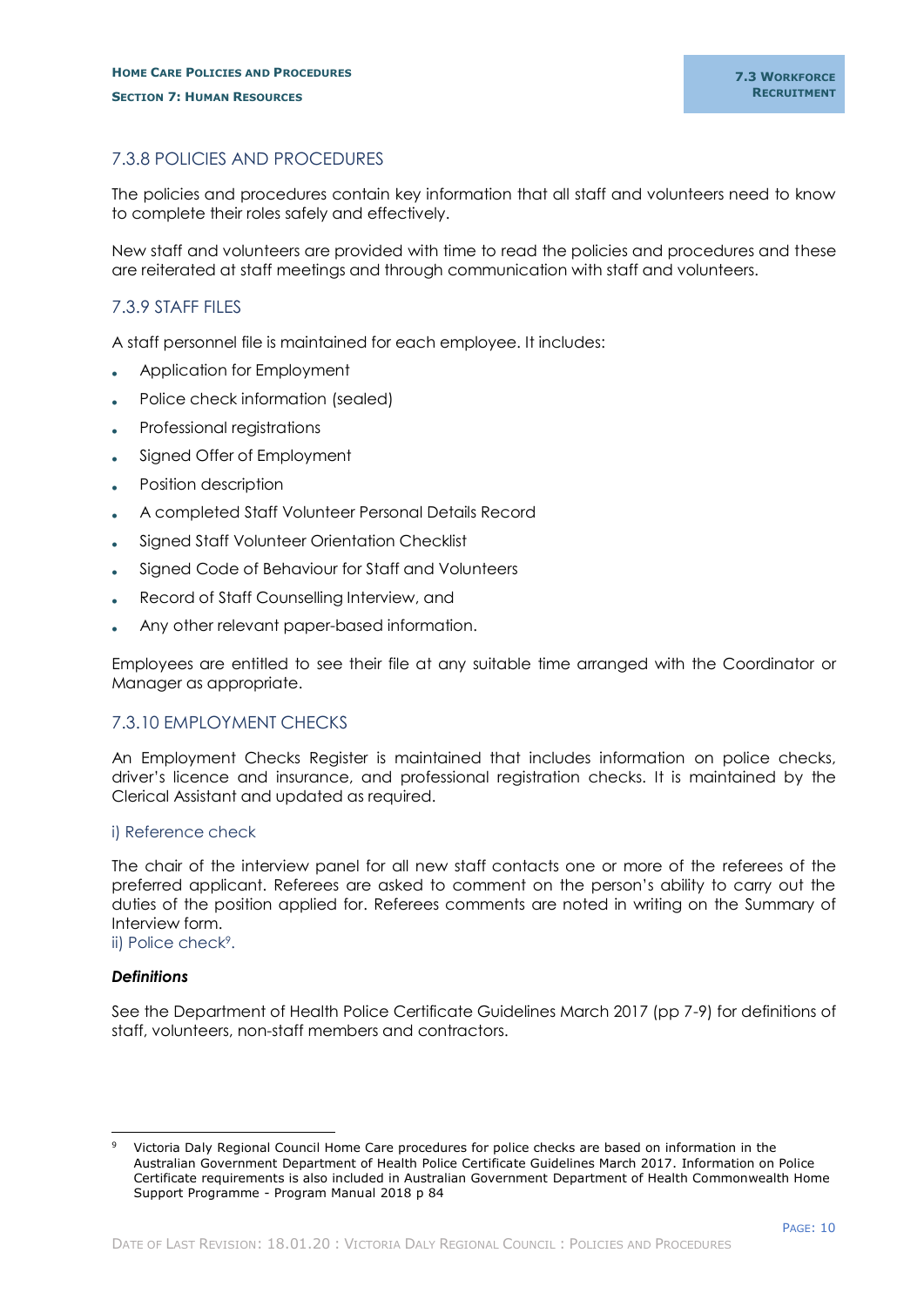#### *Staff and volunteers*

Victoria Daly Regional Council Home Care requires all staff members who are reasonably likely to have access to consumers, supervised or unsupervised, and volunteers<sup>10</sup> who have unsupervised access to consumers, to provide a Police Certificate not more than three years old.

Staff are to meet the cost of their police check. Volunteer police checks are available at a reduced cost from the WA Police for registered volunteer organisations. Applications are made online and are paid for by Victoria Daly Regional Council Home Care.

The following offences preclude a person from working in Victoria Daly Regional Council Home Care:

- A conviction for murder or sexual assault
- A conviction of, and sentenced to imprisonment for, any other form of assault
- Convicted for an indictable offence within the past 10 years<sup>11</sup>.

A person with other convictions can be considered for employment by the Manager/Board of Victoria Daly Regional Council Home Care, taking into consideration their role and contact with consumers.

#### *Subcontractors service delivery*

The contract signed between Victoria Daly Regional Council Home Care and contractors who provide services to consumers on our behalf requires that they or their staff or sub-contractors have a current Police Clearance and professional registrations as appropriate. This is monitored by the Manager. (See 1.2.5 Subcontracting Service Delivery, for more details.)

#### *Independent contractors*

Police check requirements are not intended to extend to people engaged on an adhoc basis. Trades people engaged to provide a service at a date and time determined by the person providing the service generally do not require police checks.<sup>12</sup> These people are supervised by an Victoria Daly Regional Council Home Care staff person whilst they are in contact with consumers.

#### *Statutory Declarations*

-

#### *New staff – commencing employment without a police check*

Victoria Daly Regional Council Home Care requires all new staff members and volunteers to have a current police certificate before they start work. Where this is not possible and the circumstances are extenuating and require the person to commence work, we, under Section

<sup>&</sup>lt;sup>10</sup> The Australian Government Department of Health Police Certificate Guidelines March 2017 advises that service providers do not need to obtain a police check for CVS Volunteers provided by the CVS, as they have a police certificate and have been assessed as meeting the requirement. P 10. The Guidelines further state: "Community Visitors will provide approved providers with a 'Letter of Introduction' confirming the date of expiry of their police check and that they have made a statutory declaration if they have lived permanently overseas after they turned 16. Provided that the letter is current, the home is not required to view the original police certificate or statutory declaration. The home may keep a copy of the 'Letter of Introduction' to assist with compliance requirements. P 10

<sup>11</sup> The Australian Government Department of Health Home Care Packages Programme Operational Manual 2015 (p 43) specifies only the two points above. The Commonwealth Home Support Programme - Program Manual 2018 specifies the third point in addition to the first two (p 106)

<sup>&</sup>lt;sup>12</sup> The Department of Health Police Certificate Guidelines March 2017 provide more information on contractors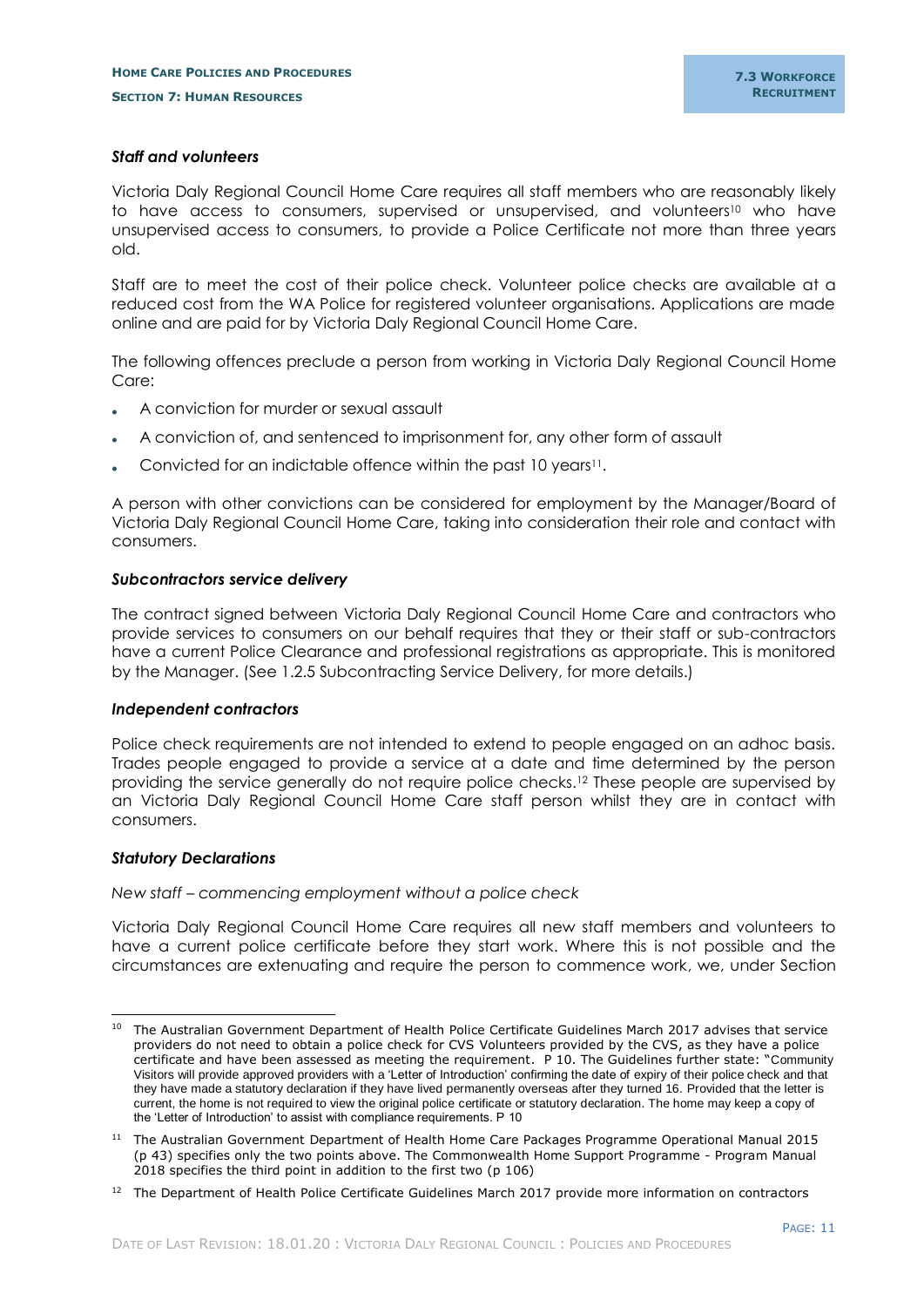49 of the Accountability Principles, allow a person to start work prior to obtaining a police certificate and pending an assessment of any criminal conviction subject to the following:

- The person provides a copy of the application for a police certificate showing that it was made before the date on which the person first became a staff member or volunteer
- It is clear that the care and other service to be provided is essential and cannot be provided in the absence of the staff person and this is documented
- The person is appropriately supervised until the police certificate is obtained
- It is clearly shown and documented how supervision occurs in a range of working conditions such as during night shifts and holiday periods when supervisory staff numbers may be limited
- The person makes a statutory declaration stating that they have never been:
	- o convicted of murder or sexual assault, or
	- o convicted of, and sentenced to imprisonment for, any other form of assault.

#### *Staff and volunteers who have resided overseas*

Staff members and volunteers who have been citizens or permanent residents of a country other than Australia at any time after turning 16 must make a statutory declaration before starting work in any aged care service, stating that they have never:

- Been convicted of murder or sexual assault, or
- Been convicted of, and sentenced to imprisonment for, any other form of assault.

This statutory declaration is in addition to a current national police certificate, as this reports only those convictions recorded in Australian jurisdictions.

#### *Processing police checks and other documents*

The Team Leader Administration processes the [individual police check assessments](file:///C:/Users/vdrccsm/AppData/Local/Microsoft/Windows/INetCache/AppData/Local/Microsoft/Windows/INetCache/Content.Outlook/AppData/Local/Microsoft/Windows/DOHA%20HACC%20Reform/Revised%20Generic%20P&P/Forms/Section%207%20Individual%20Police%20Check%20Assessment.doc) for staff and volunteers. When the original or certified copy of the police clearance or other notification is received relevant information including the reference number and expiry date is entered into the Employment Checks Register.

The Police Certificate and other documents including statutory declarations are filed in a sealed envelope in the person's file which is only accessible to management staff.

The Employment Checks Register is checked at the start of each month by the Team Leader Administration, and three months prior to the police check expiring, each staff member or volunteer is advised that a new police certificate is required. When staff provide the updated certificate the information in the Employment Checks Register is updated. Staff taking leave may be provided with additional notice as necessary.

If staff do not provide an updated police certificate before the expiration of the existing certificate, they are not permitted to work until a valid police certificate is obtained.

#### *Assessing offences*

Where staff or volunteers have recorded an offence other than those specified above under Staff and Volunteers the Manager and a Board representative consider the offence/s against the criteria specified in the Department of Health Police Certificate Guidelines March 2017 (p 12). A previous conviction does not necessarily disqualify a person from employment.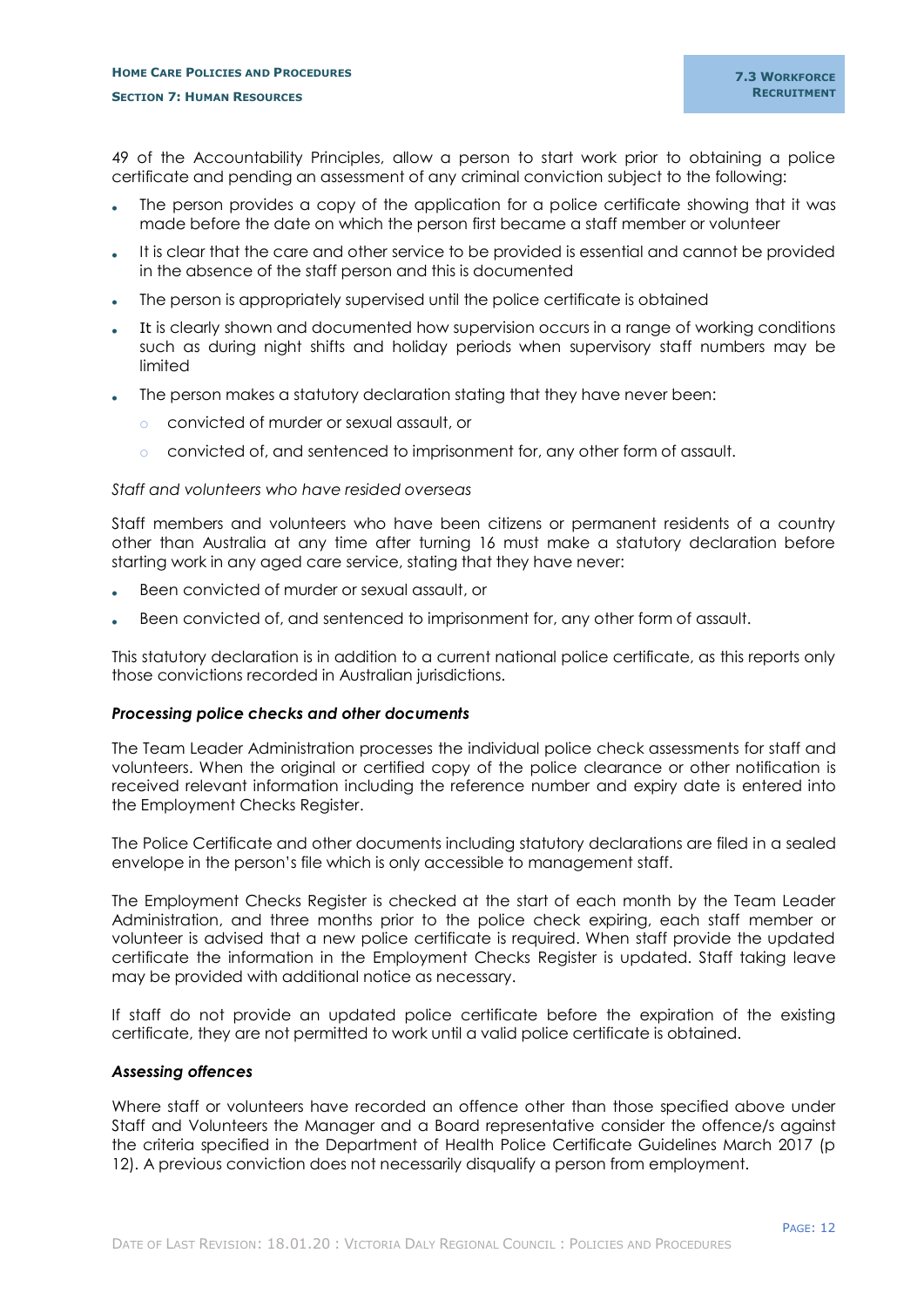Staff and volunteers are required to advise their Coordinator if they are convicted of any offence in the three-year period between obtaining and renewing their police clearance. Any offences are considered by the Manager and a Board representative. If the reviewers are satisfied on reasonable grounds that the offence makes the person unsuitable to work with our consumers and other staff, they are not permitted to continue as a staff member or volunteer. Notes are maintained on all considerations of police and other checks. *Key personnel*

#### Victoria Daly Regional Council Home Care follows the requirements for key personnel stipulated on the Australian Government **Department of Health website**. <sup>13</sup> Police clearances and other checks of key personnel are managed by the Manager, if he/she has a current clearance. If a check is being conducted of the Manager, a board member manages it. The same process that applies to staff applies to key personnel but with the board deciding the action taken in the event of a non-disqualifying conviction.

Police certificates and other check documents are filed in a sealed envelope in the person's file which is only accessible to the Manager and the Board by request. Notes are maintained on all considerations of police and other checks.

Victoria Daly Regional Council Home Care makes sure that key personnel are not disqualified individuals through three yearly renewals of their police certificate and we advise the Department of any changes that affect our suitability to provide aged care.

#### <span id="page-14-0"></span>iii) Drivers licence and vehicle reaistration checks

-

All staff who use their vehicle in their work are required to provide a copy of their valid driver's licence (and, if they transport consumers) a copy of their valid car registration and insurance certificates (identifying that the vehicle is used for work purposes) on commencement with the organisation. Staff are required to advise us if their licence or registration is revoked.

<sup>&</sup>lt;sup>13</sup> Australian Government Department of Health [Approved Provider Information](https://agedcare.health.gov.au/aged-care-funding/approved-provider-information) February 2017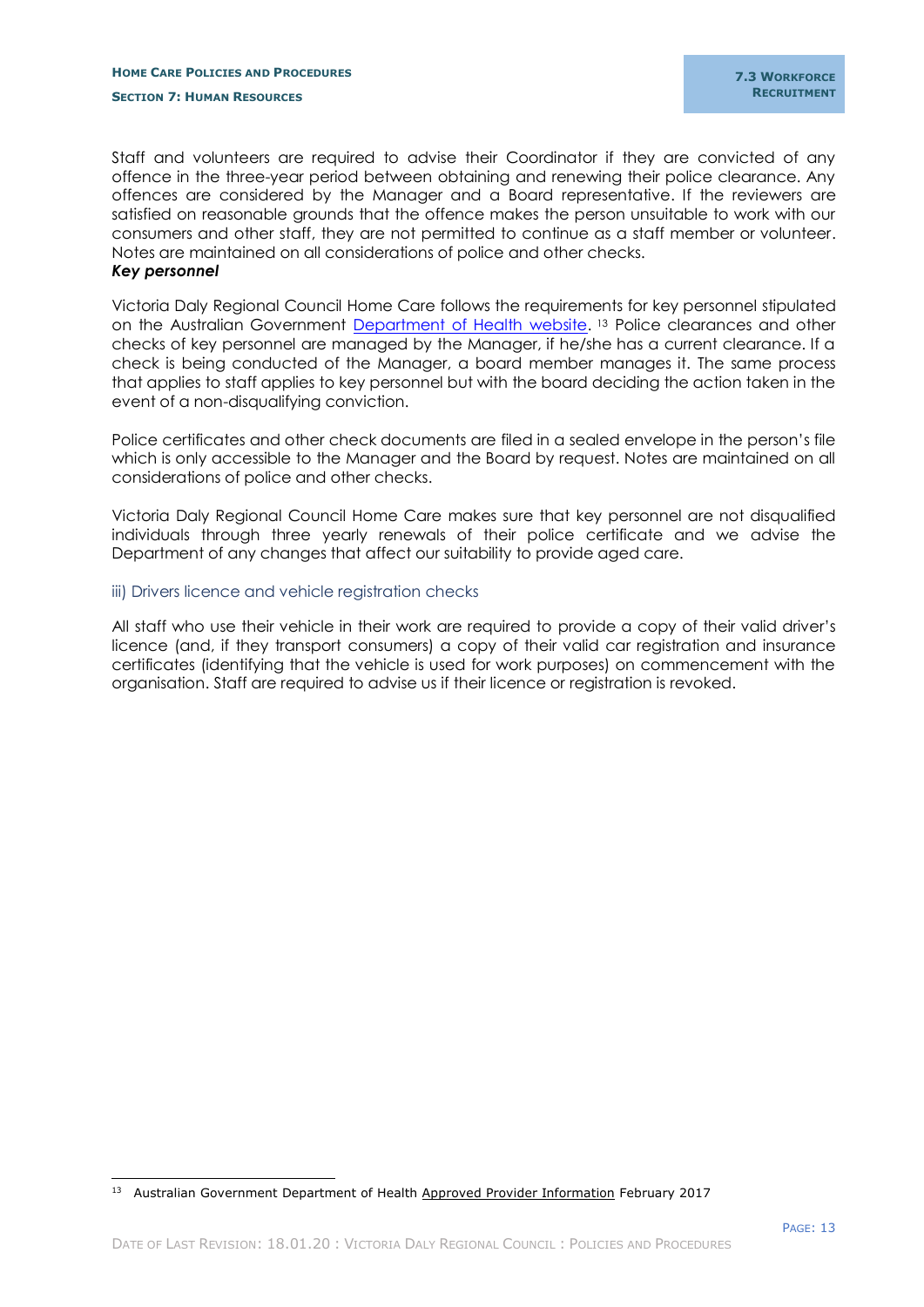# <span id="page-15-0"></span>7.4 STAFF DEVELOPMENT

# <span id="page-15-1"></span>7.4.1 STAFF SUPERVISION AND SUPPORT

Supervision and support are important for ensuring that staff are supported in their work and their work is carried out effectively. Additionally, supervision sessions provide an opportunity to follow up on staff development issues noted in staff development reviews.

The small number of staff working in Victoria Daly Regional Council Home Care means that ongoing supervision and support is continuously provided informally. To ensure that staff have an opportunity to address problems or issues the supervisor also provides staff with a formal supervision session annually through a performance development review (see 7.4.2 Performance Development Reviews).

Support workers and other staff have monthly meetings with their Team Leader to ensure that they are supported and are aware of changes to support for consumers and have an opportunity to provide input and feedback regarding operations. In addition, staff may be supervised by their Team Leader to validate their practices whilst in consumer's homes. These visits can be announced or unannounced and provide an opportunity for Team Leaders to review practices and meet with consumers in their home to gain feedback on services provided.

The line manager/supervisor of each staff position provides supervision and support as per the organisation structure in 8.3.1 Reporting Process (see Figure 8.3.1: Management Structure). Note: The Clerical Assistant is supervised by the Team Leader Administration.

## <span id="page-15-2"></span>7.4.2 PERFORMANCE DEVELOPMENT REVIEWS

Victoria Daly Regional Council Home Care is committed to supporting staff to improve their efficiency and effectiveness. Staff are expected to perform their duties to the best of their ability and to show a high level of personal commitment to providing a quality, professional service at all times.

Performance development reviews are conducted annually in consultation with the staff person and their line manager/supervisor using the Performance Development Review form.

Performance development reviews are based on position descriptions and agreed work plans. The aims of the review are:

- To allow free and confidential discussions about work between the employee and supervisor
- To discuss the employee's job performance in the context of their position description
- To discuss any work problems and search for solutions
- To discuss means of improving work performance including identification of training and development needs or changes to work practices.

Particular performance issues are not left to the performance development review but are dealt with as they occur. These issues may, however; be raised in the review as part of the overall assessment of the employee's performance.

On completion of the performance development review both the employee and the supervisor sign the review form. The staff person and the supervisor are responsible for implementing any agreed actions (respectively) and recording these on the form and in the Training Spreadsheet (see 7.4.3 Staff Education and Training/viii) Staff training records).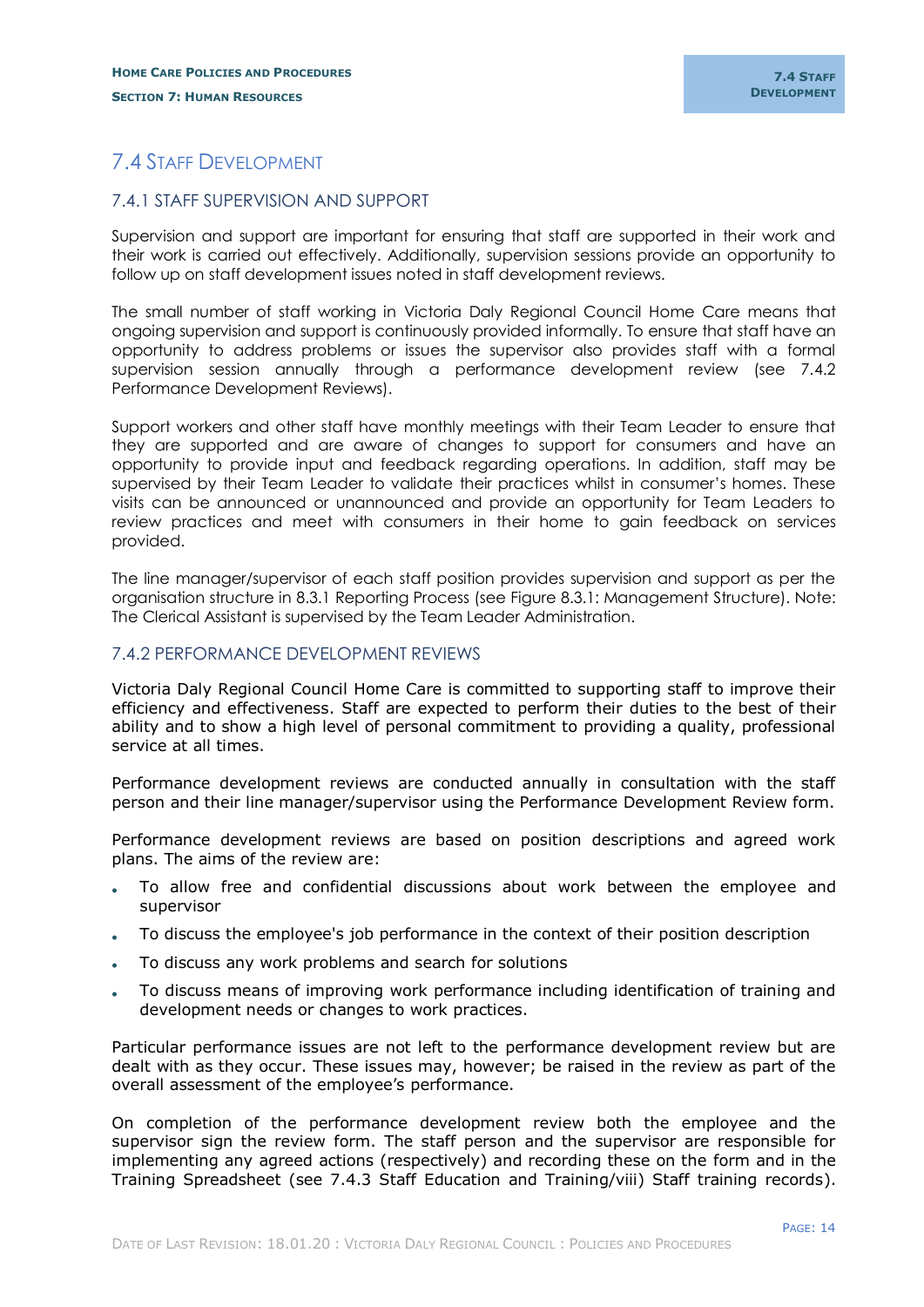The Performance Development Review cannot be closed out until all agreed actions have been implemented.

#### <span id="page-16-0"></span>7.4.3 STAFF EDUCATION AND TRAINING

#### <span id="page-16-1"></span>i) Education and training strategies

Appropriate training and development opportunities are provided for all employees and volunteers to ensure they have the skills and qualifications to competently deliver services to consumers. This includes:

- Annual reviews of all positions and position descriptions to ensure the skill levels required for each position reflect the responsibilities of the positions
- The identification of training needs through ongoing staff input, changes in the services and care delivered, identified changes in consumers' needs, management input and annual performance development reviews
- The provision of training to meet identified work role needs including formal training, staff meeting discussions and participation in consumer morning tea discussions
- Opportunities for all staff and volunteers to attend training
- Ongoing evaluation of training to ensure it meets staff and volunteer needs and improves the operations and services.

#### <span id="page-16-2"></span>ii) Mandatory training

All staff and volunteers complete the following training:

- Orientation on commencement (see 7.3.5 Procedure for New Staff)
- Review of Consumer Handbook
- Fire and emergencies annually
- Fire drills at least twice yearly
- The Aged Care Quality Standards and achieving the outcomes for consumers
- Principles of service delivery including:
	- o available services
	- o the partnership approach
	- o dignity and respect for consumers
	- o delivering services within a wellness and reablement framework
	- o fostering consumer choice and control
	- o promoting consumer communication
	- o promoting the maintenance of social connections
- Consumer rights and responsibilities
- Ensuring consumer privacy and confidentiality
- Delivering safe services including:
	- o advocacy
	- o promoting independence
	- o feedback and complaints processes,
	- o duty of care and legal responsibilities associated with work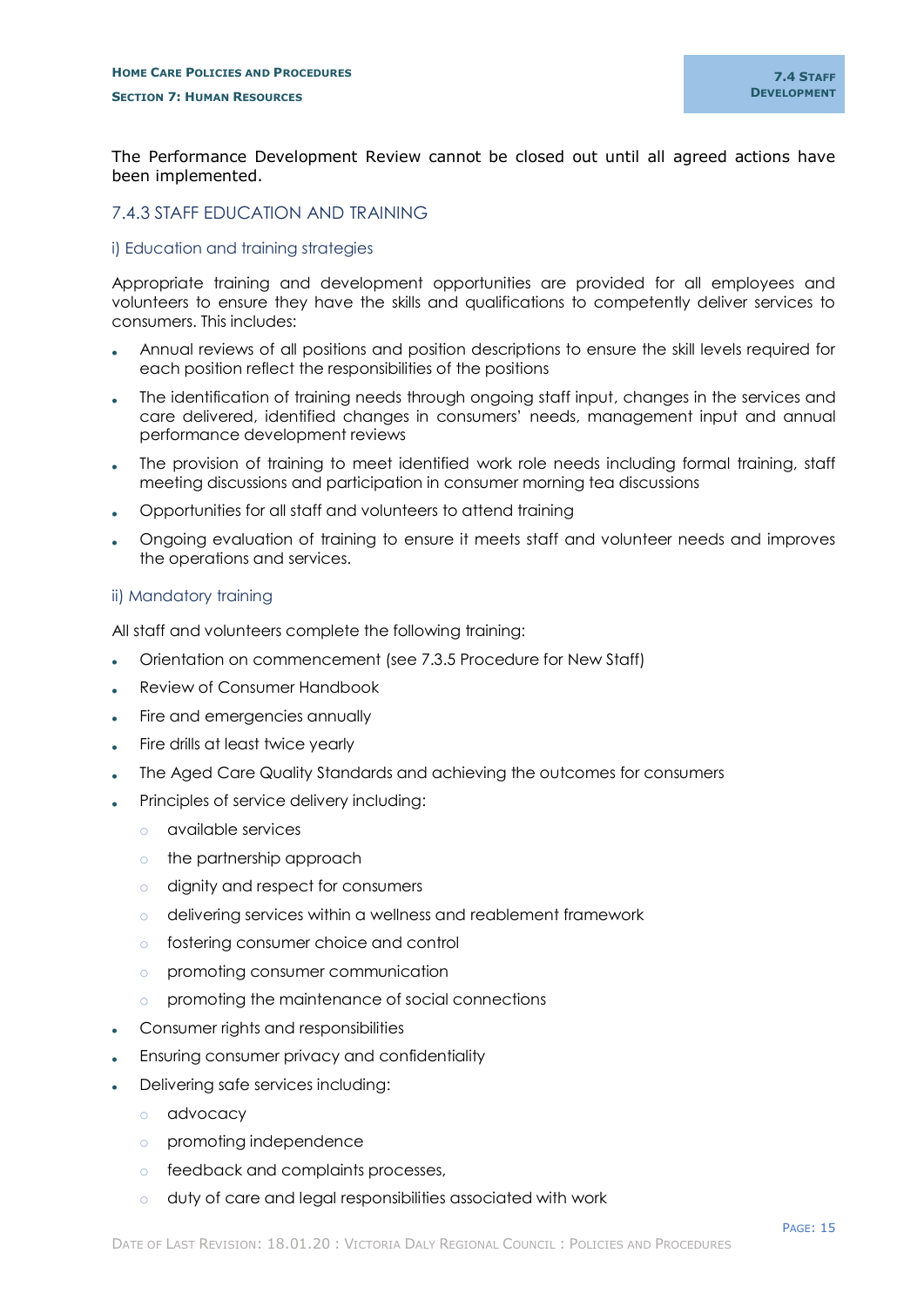- Maintaining a safe workplace (WHS)
- Manual handling annually for all staff directly involved with consumers
- Infection control annually for all staff directly involved with consumers
- Working with consumers living with dementia and cognitive impairment
- Working with people with special needs
- Equal employment opportunity and anti-discrimination.

Home support staff are also made aware of home-based safety requirements such as home fire safety, hygiene, and other home-related hazards which may put consumers or staff at risk.

#### <span id="page-17-0"></span>iii) Non-mandatory training

#### *Staff meetings - service delivery staff*

Staff meetings include a discussion of a different topic each meeting. Key topics include:

- Consumers as partners
- Demonstrating dignity and respect
- Supporting consumer choice
- Encouraging consumer communication
- Consumer spiritual needs
- Consumer emotional and psychological needs
- Wellness, reablement and independence
- Consumer choice and risk
- Consumer inclusion in community
- Cultural safety
- Consumer Directed Care
- Consumer rights
- Consumer responsibilities
- Dealing with suspected elder abuse
- Handover: iSoBAR
- Working through a small section of the Policies and Procedures Manual at each meeting.

#### *Consumer morning teas*

Regular morning tea meetings (at least quarterly) are held with selected consumers to provide an opportunity for them to provide their opinions and ideas for improving services and care delivered through Victoria Daly Regional Council Home Care.

(See 8.9.7 Other Continuous Improvement Information Sources/ ii) Consumer meetings.)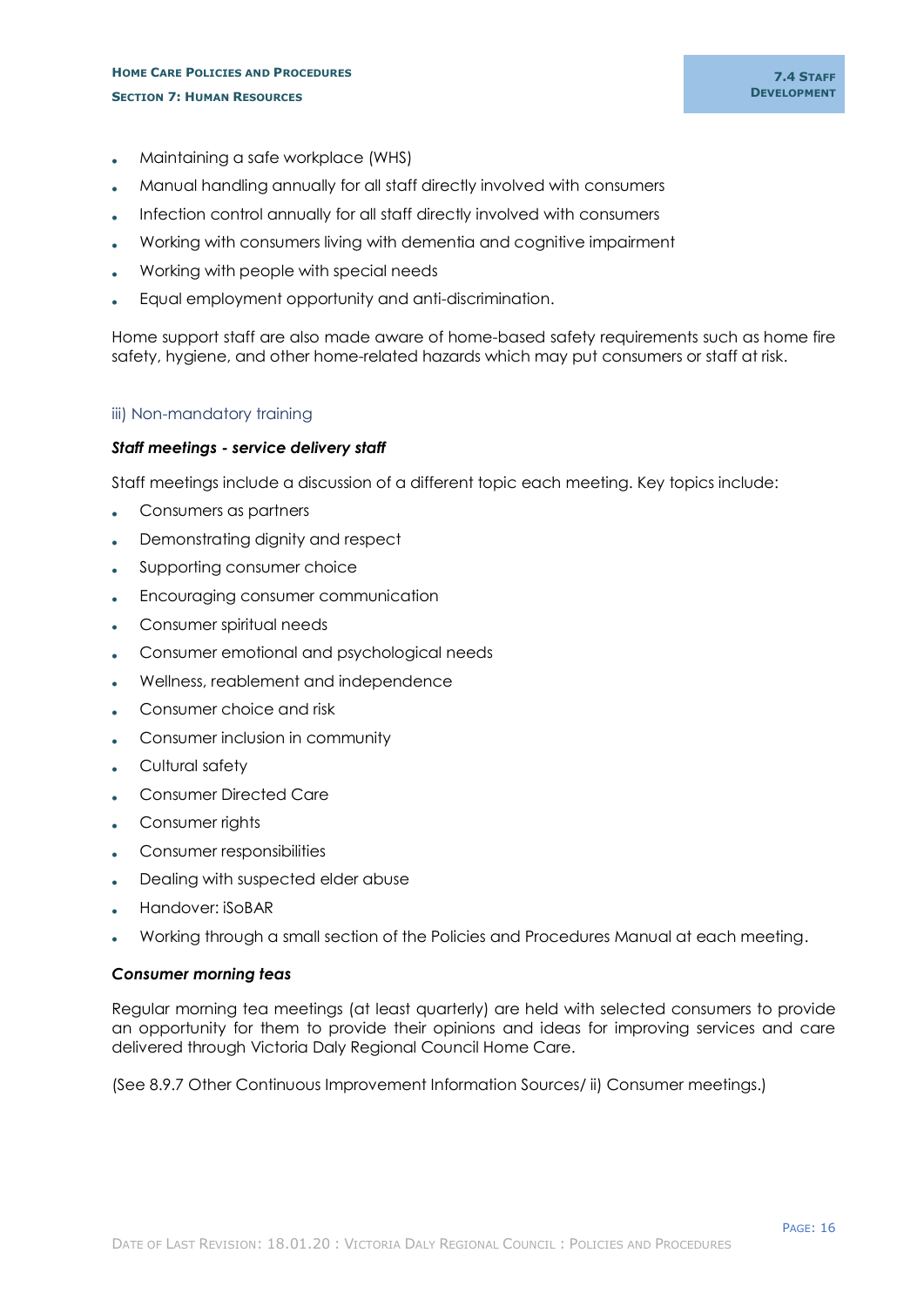#### <span id="page-18-0"></span>iv) Competencies

#### *Medication competencies*

Support Workers who provide medication support to consumers are deemed competent by the Registered Nurse (see 3.3 Medication Management and especially 3.3.13 Staff Training for Medication Support).

#### *Other competencies*

Registered nurses work within the Nursing and Midwifery Board of Australia<sup>14</sup> registration standards and continuing professional development requirements to ensure they are appropriately skilled and competent to perform as a registered nurse.

Each nurse is responsible for ensuring they are working within their scope of practice, and Victoria Daly Regional Council Home Care supports registered nurses to complete the appropriate education and training to work within their scope of practice. This includes providing education, training and professional development opportunities for registered nurses in areas such as wound care, continence care, dementia and cognitive impairment and other skills required by the registered nurse to provide consumer focused and contemporary clinical care.

Registered nurses provide education, training, information, supervision and competency assessment for unregulated care workers for tasks they are able to perform, such as continence aid management, supporting consumers with dementia and cognitive impairment, mobility assistance, personal care, etc. The registered nurse determines, within their scope of practice, the suitability for delegating tasks to unregulated care workers and ensures these staff have the knowledge and skills to provide the relevant tasks.

#### <span id="page-18-1"></span>v) Food safety training

The Team Leader Meals and Transport, ensures all volunteers who deliver meals and staff who work in the Centre attend food safety training to ensure that they understand and implement the principles of safe food handling.

#### <span id="page-18-2"></span>vi) Staff development opportunities

The training needs of staff are discussed with each staff person on recruitment, at the annual staff performance review and at supervision sessions.

We support our staff in staff development, education and training activities which are relevant to, and benefit the organisation. Support may include:

- Staff attendance for up to three (3) days per year for workshops, seminars and conferences
- Flexibility of working hours to participate in an accredited course of study at a recognised educational institution
- Purchasing resources such as videos and research literature.

Staff can provide feedback to their supervisor on any training activities that they have attended and the value of the activity to their work and to any issues identified in the Performance Development Review. Information relevant to the functions of the Board is presented at Board meetings.

-

<sup>14</sup> <https://www.nursingmidwiferyboard.gov.au/>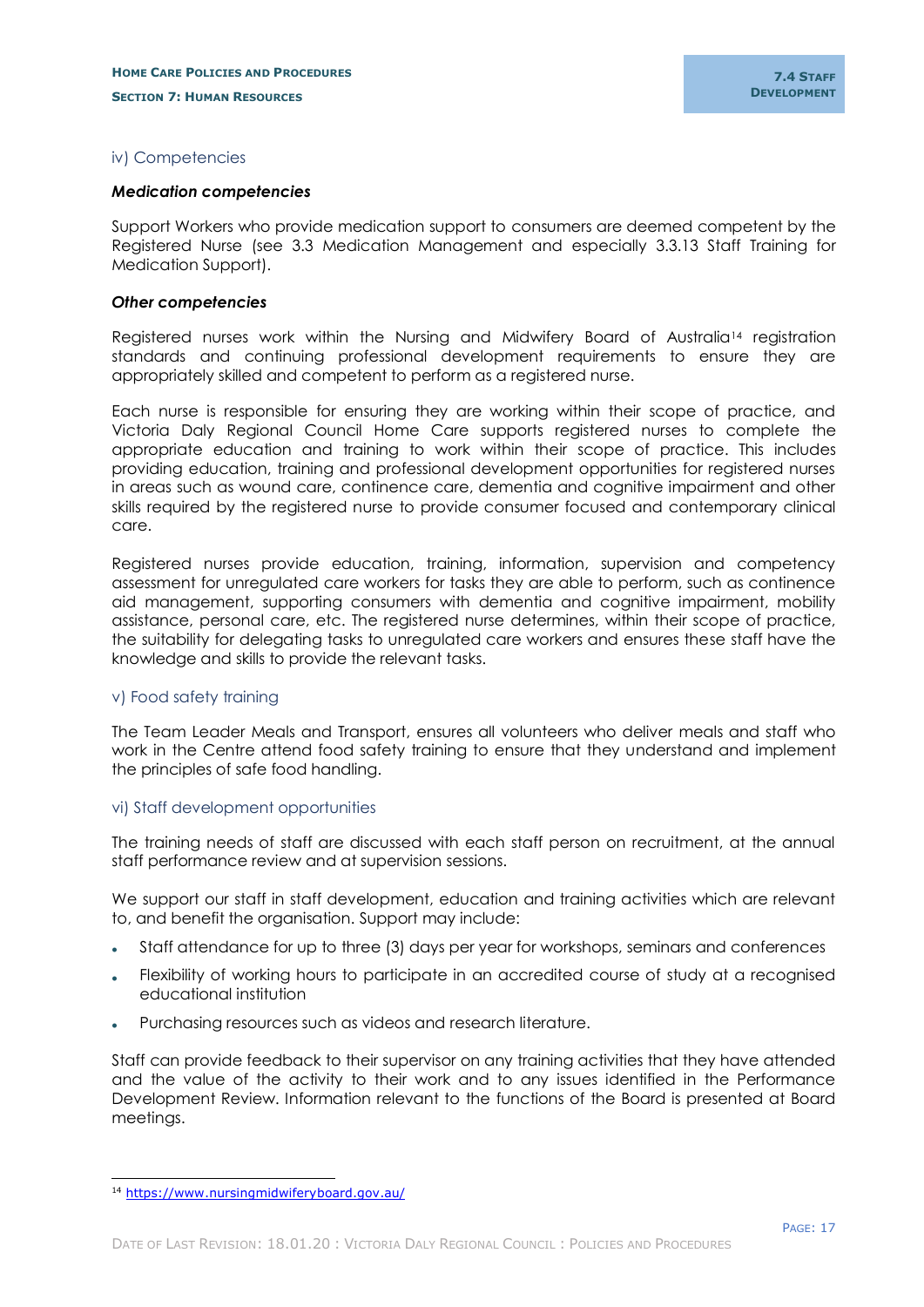Any staff wishing to participate in staff development opportunities can discuss this with their supervisor. An application to attend should be made to the Manager at least 14 days prior to the activity.

#### <span id="page-19-0"></span>vii) First aid

Team Leaders must complete a Senior First Aid Certificate and ensure that updates are completed every two years (see 5.3.4 First Aid and Emergencies/i) First aid). Other staff can apply for funding to complete first aid training. The Coordinators review these applications.

#### <span id="page-19-1"></span>viii) Staff training records

The Administration Team records the following information in the Staff Training Spreadsheet:

- Performance development reviews, including the date the review was completed, the outcome of the review and the date of the next review
- Training calendar
- Training provided
- Staff training attendances for mandatory and other training
- Evaluation of training events.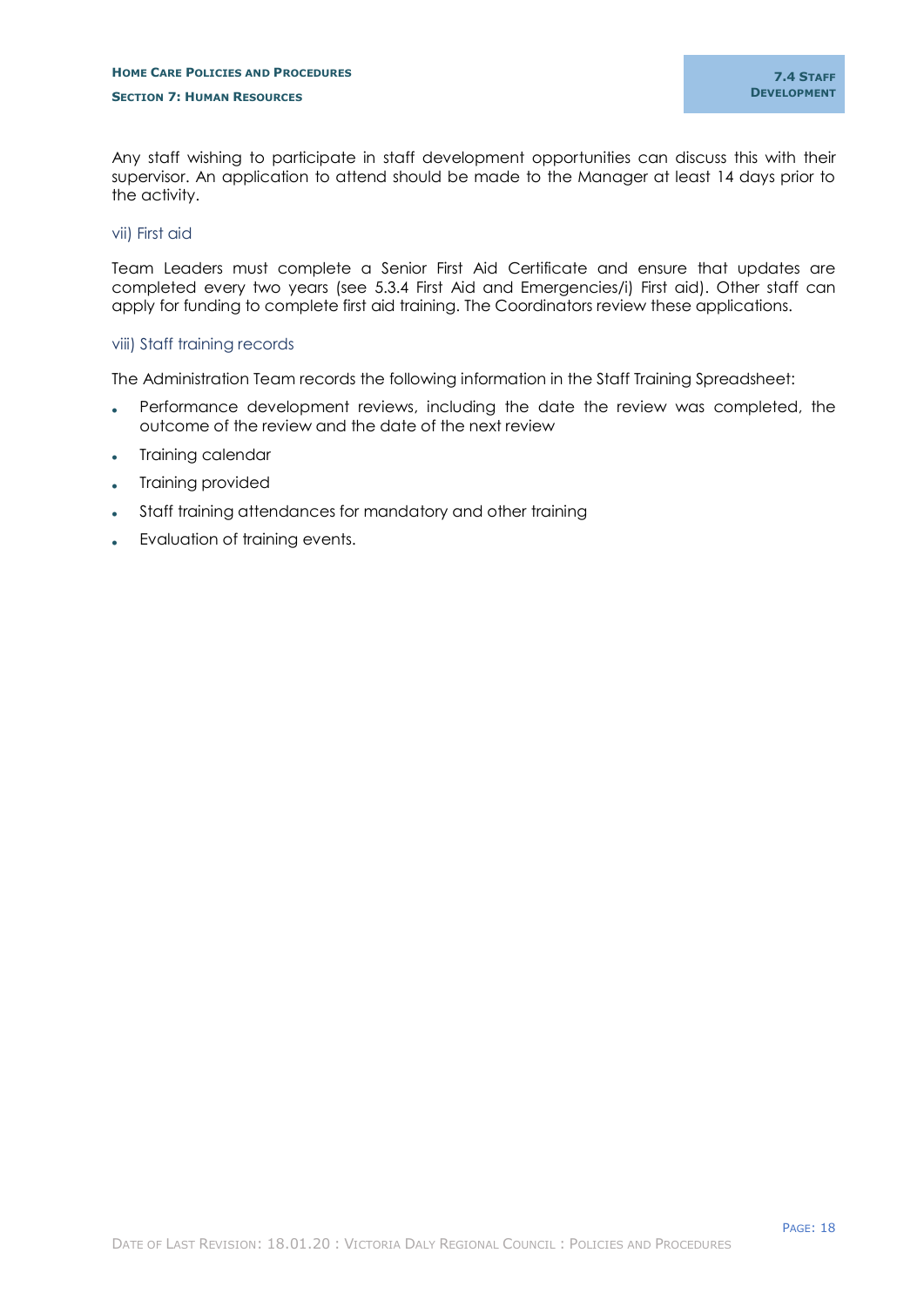# <span id="page-20-0"></span>7.5 STAFF DISPUTES AND GRIEVANCES

# <span id="page-20-1"></span>7.5.1 STAFF PERFORMANCE DISPUTE PROCEDURE

The following is the procedure for supervisors to deal with a staff performance dispute not involving misconduct. Misconduct is action by staff that results in instant dismissal.

In this procedure the term employee refers to both staff and volunteers. Supervisor refers to the Team Leader, Coordinator, Manager or Board representative as appropriate.

#### **Step 1: Seek Advice**

Supervisors should seek advice from a senior staff person if unsure whether the issue with the staff person is a performance issue or are unsure of how to deal with it. If necessary obtain advice from the Chamber of Commerce and Industry.

Staff should consider seeking advice from their union or another independent body.

Unless advised to the contrary the following steps apply.

#### **Step 2: Verbal Warning**

The employee is told as soon as possible of any complaint concerning the performance of their work and is provided with an opportunity to discuss the complaint.

The supervisor, in consultation with the employee, outlines how the employee must improve their performance. Any assistance needed by the employee to improve their performance is identified and provided where possible.

A date to review the employee's performance is set giving consideration to providing adequate time for the person to resolve the issue and to the risk to the organisation of the issue.

#### **Step 3: First Written Warning**

If the employee's performance is still unsatisfactory at the time of the review there is further discussion with the employee. This includes the employee, a representative of their choice (optional) and the supervisor.

The complaint against the employee and plans for improvement are put in writing and a copy given to the employee clearly stating that a lack of improvement by a given date will result in a final written warning.

#### **Step 4: Final Written Warning**

If at the date set in Step 2, the employee's performance has not improved, there is further discussion with the employee. This includes the employee, a representative of their choice and the supervisor.

The complaint against the employee and plans for improvement are recorded in writing and a copy given to the employee clearly stating that a lack of improvement by a given date will result in termination.

#### **Step 5: Termination of Employment**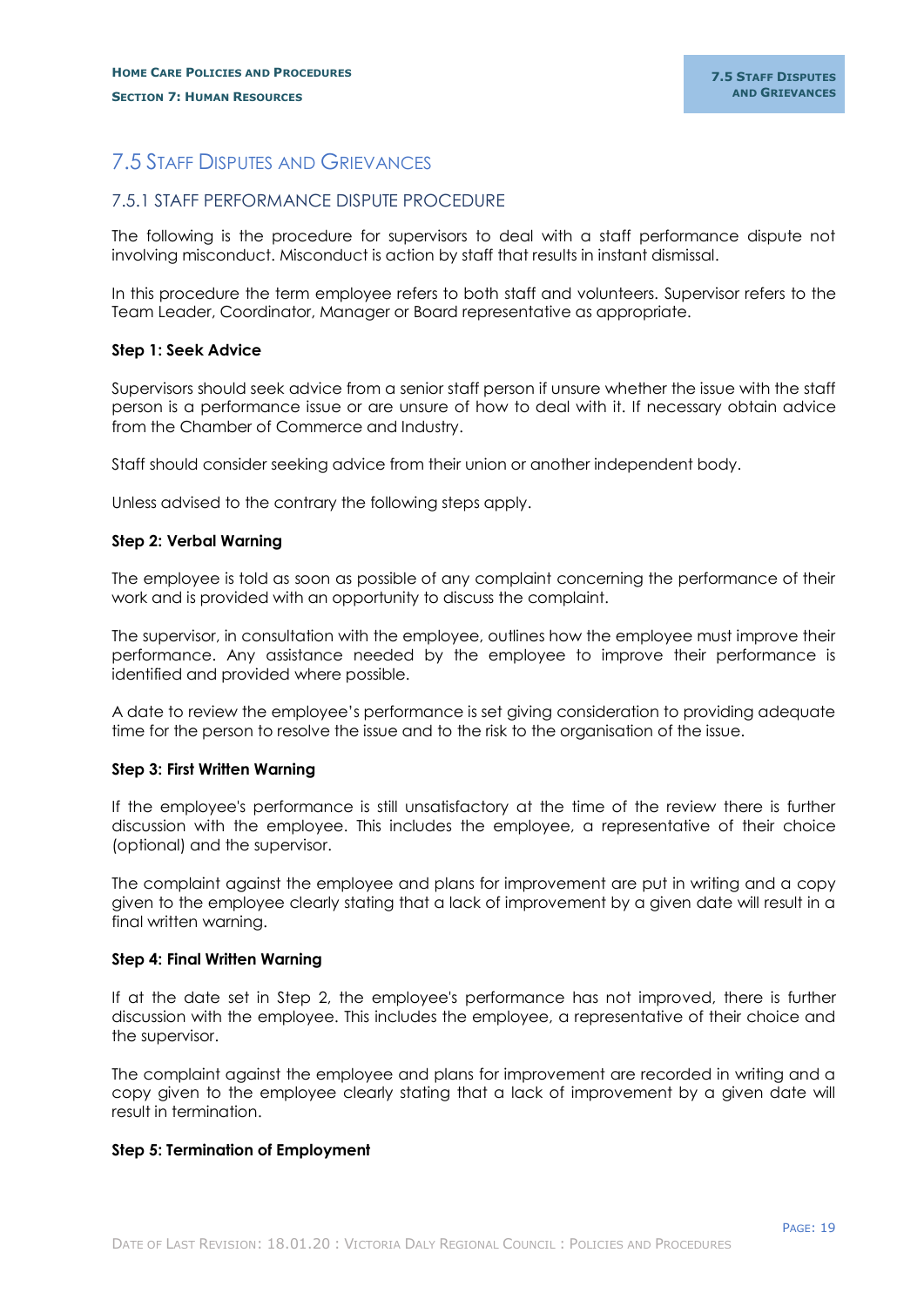If the problem still persists after the date set in the final written warning, the employees' employment may be terminated. The termination must be approved by the Manager. If the termination is not approved an alternative process for managing the performance issue is developed.

Detailed notes of performance dispute management are recorded on a Record of Staff Counselling Interview form.

# <span id="page-21-0"></span>7.5.2 STAFF GRIEVANCE PROCEDURE

If an employee or volunteer has a grievance related to their employment or concerning another staff person the following process applies:

In this procedure the term employee refers to both staff and volunteers. Supervisor refers to the Team Leader, Coordinator, Manager or Board representative as appropriate

#### **Step 1: Seek Advice**

Supervisors should seek advice from a senior staff person if unsure about how to deal with a staff grievance.

Staff should consider seeking advice from their union or another independent body.

Unless advised to the contrary the following steps apply.

#### **Step 2: Discussion**

The employee may approach the supervisor for discussion and advice on the issue. The discussion is confidential.

#### **Step 3: Management**

If the employee considers that the discussion has not addressed their concerns adequately they may put the issue in writing to the supervisor and request that the issue be raised with senior management.

Senior management decide the issue and advise the employee within 7 days.

#### **Step 4: Board of Management**

If the employee considers the problem is not resolved in Step 3 they may request consideration of the issue by the Board.

The Board decides the issue and advises the employee of their decision within 7 days. The decision of the Board is final.

# <span id="page-21-1"></span>7.5.3 MISCONDUCT

Misconduct includes very serious breaches of our policies and procedures or unacceptable behaviour that warrants the dismissal of an employee.

Examples of misconduct include:

- Elder abuse
- Theft of property or funds from Victoria Daly Regional Council Home Care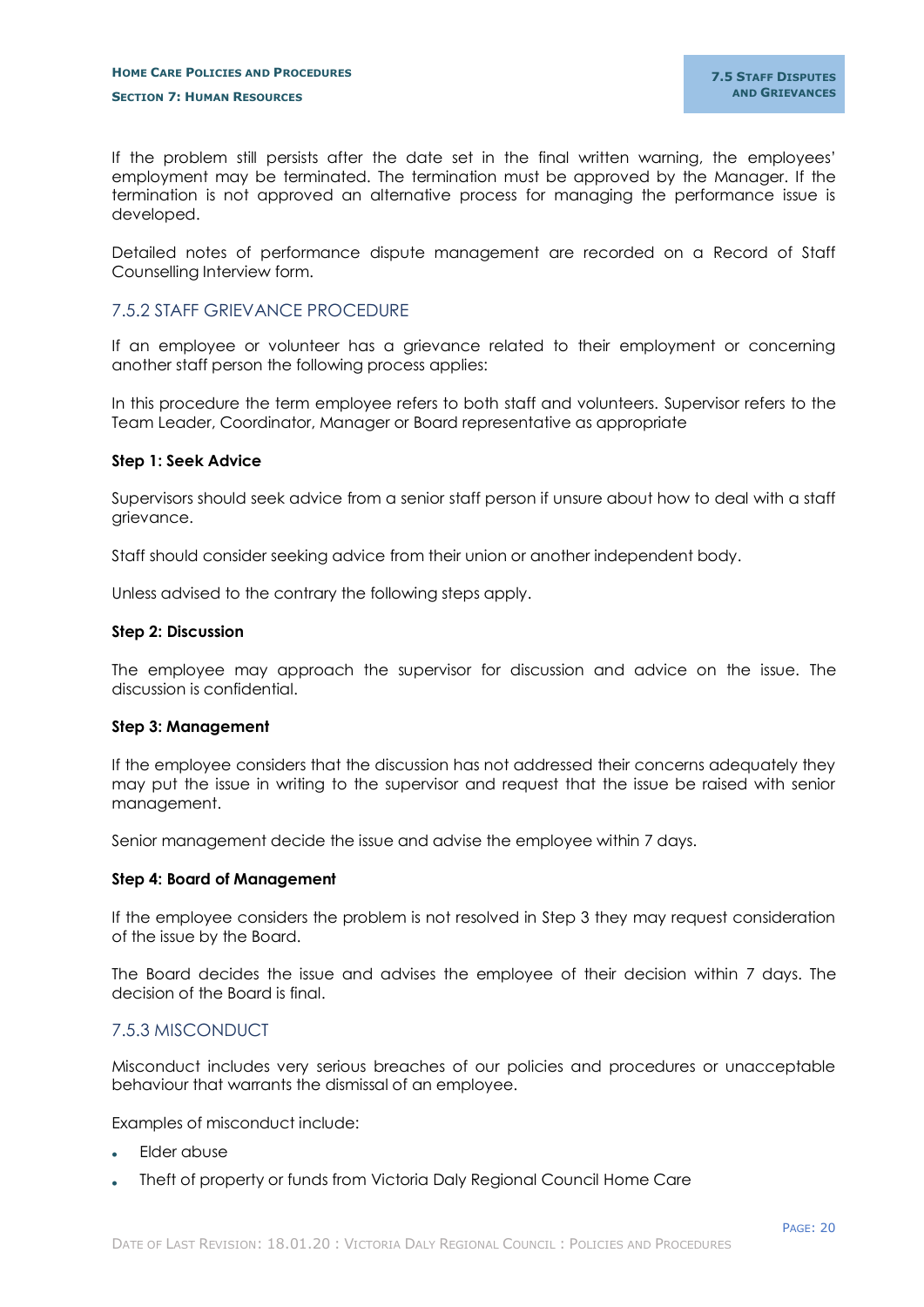- Willful damage of property belonging to Victoria Daly Regional Council Home Care
- Intoxication through alcohol or other substances during working hours
- Verbal or physical harassment or discrimination of any other employee or consumer
- The disclosure of confidential information regarding the organisation to any other party without prior permission
- The disclosure of consumer information other than information that is necessary to assist consumers and to ensure their safety
- Carrying on a private business from Victoria Daly Regional Council Home Care premises or using Victoria Daly Regional Council Home Care resources for private business without the permission of the Board
- Falsification of any records belonging to Victoria Daly Regional Council Home Care
- Failure to comply with the Code of Behaviour for Staff and Volunteers.

The Manager deals with all issues relating to misconduct and ensures that there are two representatives from Victoria Daly Regional Council Home Care present at the meeting to discuss the misconduct.

The staff person involved is encouraged to bring another person with them for the interview. A Record of Staff Counselling Interview is completed and signed by all parties and a copy provided to the staff person and a copy filed in their personnel file. The Manager seeks external advice (if deemed necessary) and consults with the Board prior to terminating any staff person.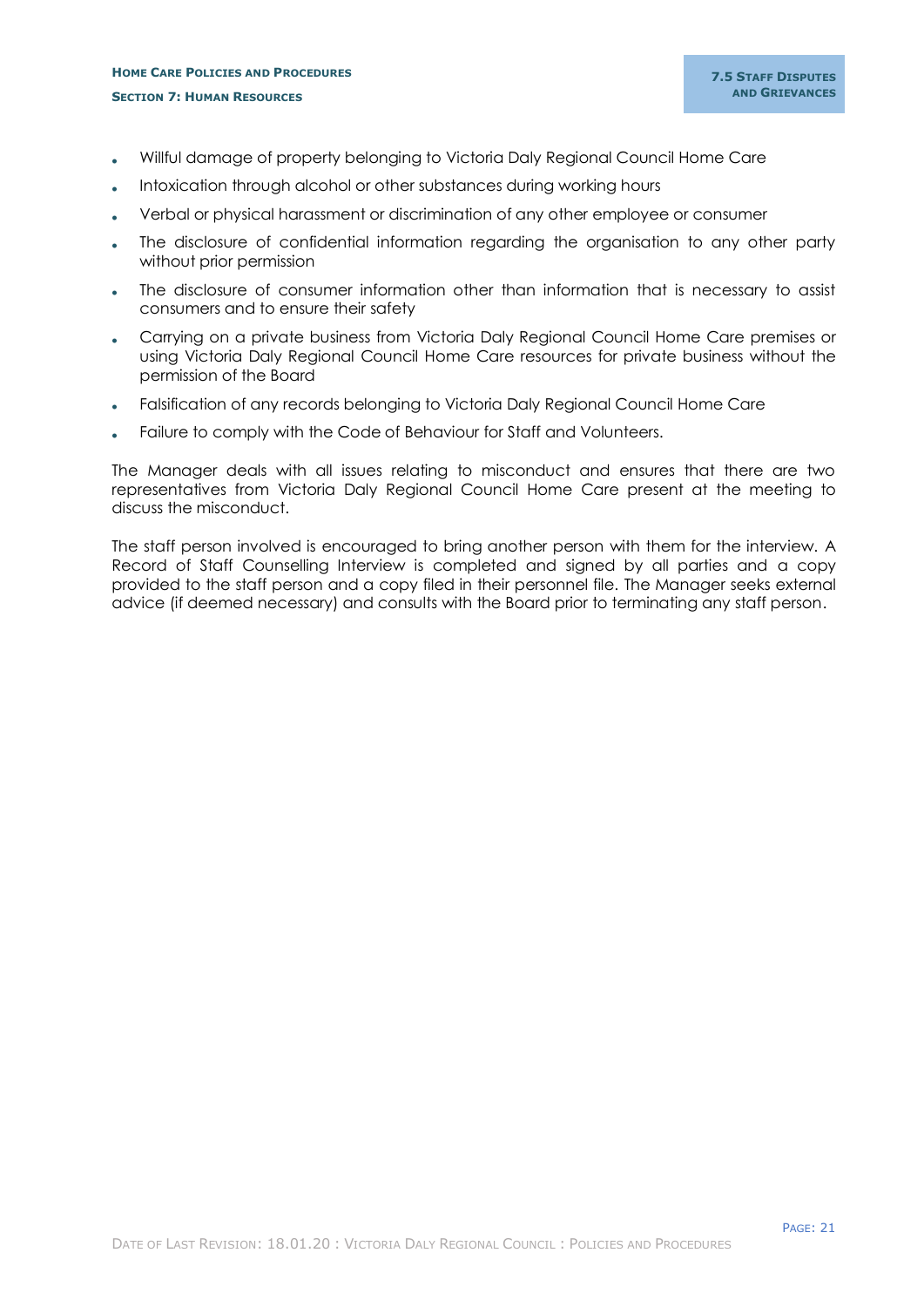# <span id="page-23-0"></span>7.6 STAFF TIMESHEETS, LEAVE AND EXIT

## <span id="page-23-1"></span>7.6.1 STAFF TIMESHEETS

Each staff person is required to maintain up-to-date a Fortnightly Timesheet. This must be submitted to the Team Leader on the Wednesday of each pay week.

The Team Leader checks the timesheets (against the Consumer Management System for support workers) before forwarding them to the Administration Team for payment.

## <span id="page-23-2"></span>7.6.2 LEAVE

#### <span id="page-23-3"></span>i) Application for leave

Any employee taking leave must complete an Application for Leave. If the application form is not completed, payment is not made for leave taken.

The application must be completed and approved before annual leave, long service leave, or unpaid leave is taken. All leave must be approved by the relevant Coordinator.

#### <span id="page-23-4"></span>ii) Sick leave

A medical certificate is required for sick leave of more than two consecutive days.

When sick leave is required this should be communicated to the employee's supervisor as soon as possible and at a minimum by the usual start time of the employee.

An Application for Leave must be completed immediately after an employee returns to work after sick leave.

#### <span id="page-23-5"></span>iii) Personal, carers and compassionate leave

If not completed beforehand, an Application for Leave must be completed immediately after an employee returns to work.

When leave is required this should be communicated to the employee's supervisor as soon as possible and at a minimum by the usual start time of the employee.

#### <span id="page-23-6"></span>iv) Recording annual leave

Annual leave taken and owing to staff is tracked on the payroll system.

# <span id="page-23-7"></span>7.6.3 EMPLOYEE EXIT PROCEDURE

When an employee leaves Victoria Daly Regional Council Home Care, the following procedure applies:

- Arrange an exit interview
	- o The exit interview is conducted by the employee's supervisor and provides useful feedback about us for use in planning and evaluation. The Exit Interview Record guides the interview and is used to record responses
	- o Completed Exit Interview Records are forwarded to the Manager and Coordinators for review and consideration of improvements
- Prepare the employee's termination payment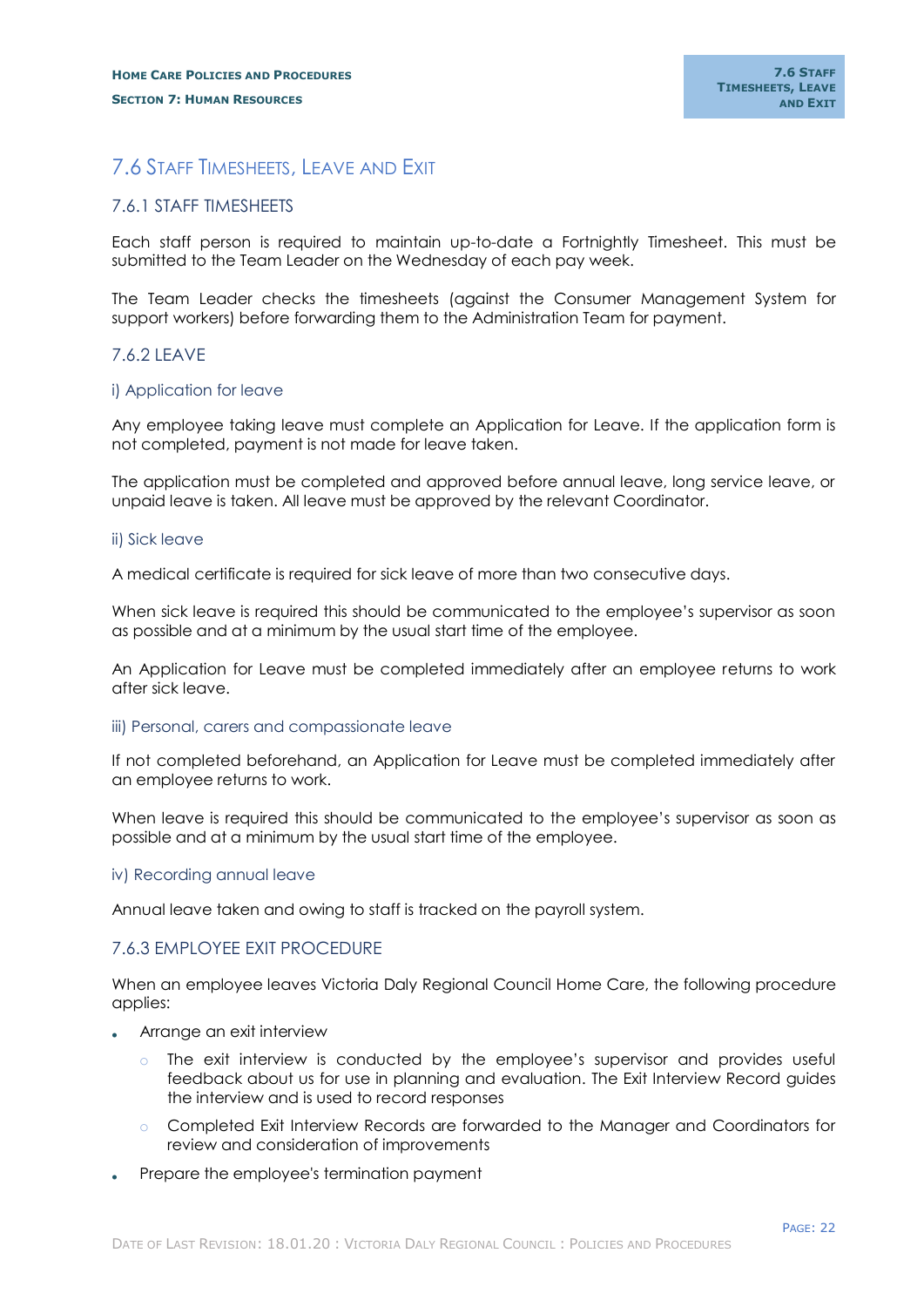- o Calculate ordinary wages due or wages in lieu of notice
- o Calculate annual leave due to the date of termination. This is paid at the employee's current rate of pay
- o Check if the employee is entitled to pro-rata long service leave
- o Check if any allowances are owing (e.g. travel, meals)
- o Check if the employee owes us any monies and deduct these from the final payment
- o Prepare a written statement showing the detailed calculation of all monies to be paid to the employee
- Make sure there is a letter of resignation from the employee if they resigned, or a letter of termination from the Manager or the Board if they were dismissed. (Copies of these letters are kept in staff files)
- If requested, prepare a written Statement of Employment detailing the period of employment and type of work performed. The Manager or Coordinators may provide a verbal reference to a prospective employer if requested
- Complete a Centrelink Employment Separation Certificate if requested by the employee and provide it to the employee.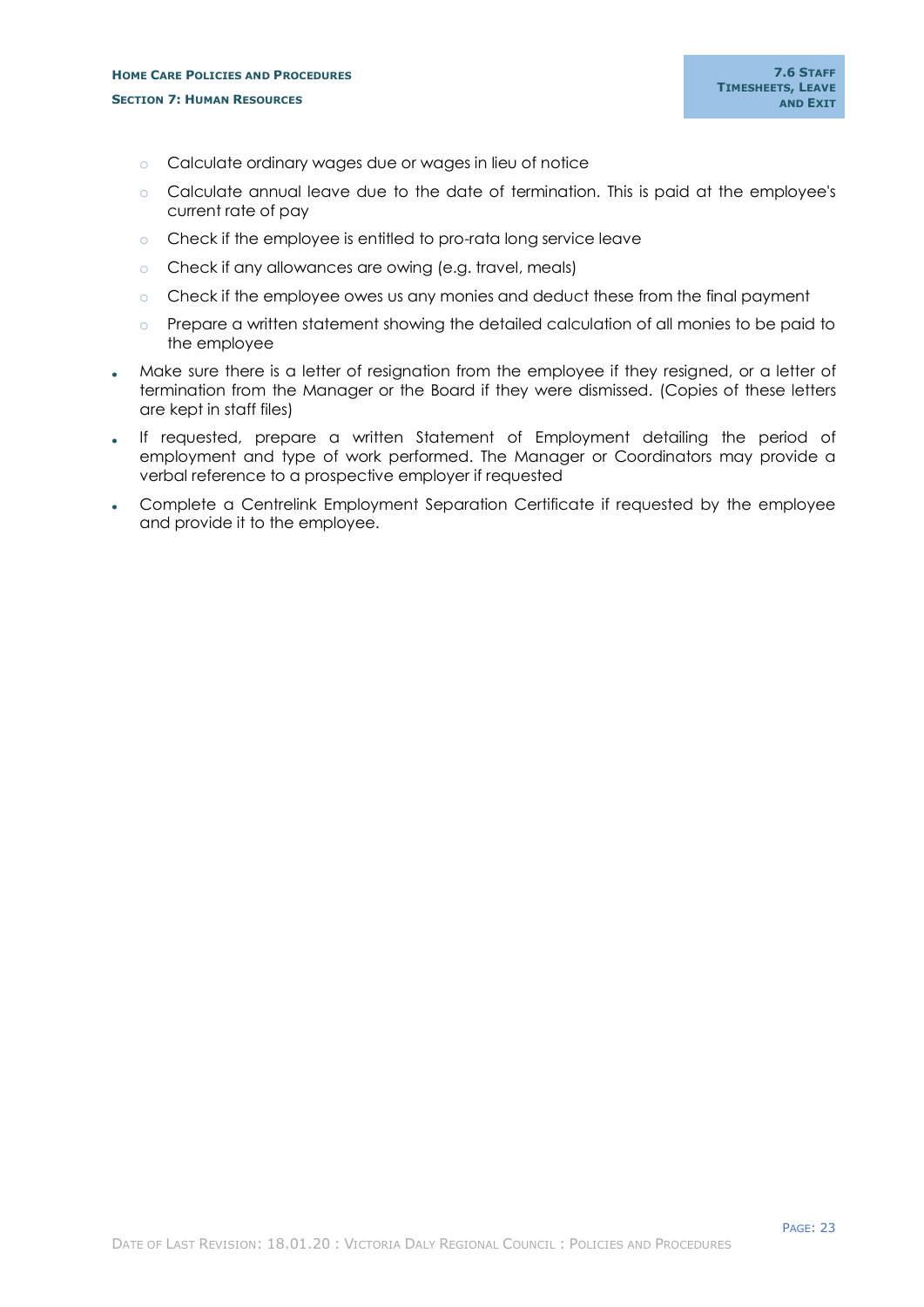# <span id="page-25-0"></span>7.7 WORKERS' COMPENSATION

When an employee suffers an injury or suffers from a disease and work is a substantial contributing factor to that illness or injury, Victoria Daly Regional Council Home Care ensures that financial benefits and other assistance are provided as required by the relevant State and Territory legislation and regulations.

# <span id="page-25-1"></span>7.7.1 NOTIFICATION OF INCIDENT/ACCIDENT

An injured worker must notify the Manager of a workplace injury as soon as possible after the injury occurs, by completing an Adverse Event Report (see 8.9.6 Continuous Improvement/v) Adverse event report).

# <span id="page-25-2"></span>7.7.2 CLAIMS

The following process applies to workers compensation claims:

- An injured worker must complete a Worker's Compensation Claim Form for submission to the insurer. Any supporting documentation such as statements from witnesses, medical reports or certificates should also be submitted
- Where an injured employee is unable to lodge a Worker's Compensation Claim Form, the Manager arranges for the form to be completed on their behalf by either a relative, a witness to the accident, or a suitable employee
- The Manager photocopies all documentation and keeps the copy in a Workers' Compensation file. Access to this file is restricted to the Manager and maintained in a locked filing cabinet
- A claimant must co-operate fully in respect of the claim with the insurer. In particular, the claimant must comply with any reasonable request by the insurer to provide information
- Medical certificates should state whether an injured worker's work was a substantial contributing factor to the personal injury or disease
- The Manager forwards all receipts, medical certificates etc. to the insurer within seven days of receipt
- Upon acceptance of the Workers' Compensation claim, the insurer advises the injured employee of the acceptance of their claim in writing. If an injured employee's claim is accepted and they have not ceased work as the result of an injury, the injured employee is reimbursed by the insurer for any relevant and necessary costs associated with the claim.

# <span id="page-25-3"></span>7.7 3 REHABILITATION AND RETURN-TO-WORK PROGRAMS

#### <span id="page-25-4"></span>i) Overview

Staff who sustain an injury at work that prevents them from carrying out their normal duties are supported in a return to work programme that is appropriate to their injury and abilities and meets the needs of the organisation. A Coordinator liaises with the staff person in developing the most appropriate programme. The Coordinator is guided by the Medical Practitioner or Health Professional who is overseeing the staff person's recovery. External expert assistance is sought if required.

#### <span id="page-25-5"></span>ii) Obligations

We recognise that whilst we strive to provide and maintain a safe and healthy working environment, occupational injuries and illnesses do occur. In the event of occupational injury or illness Victoria Daly Regional Council Home Care is committed to the process of Occupational Rehabilitation.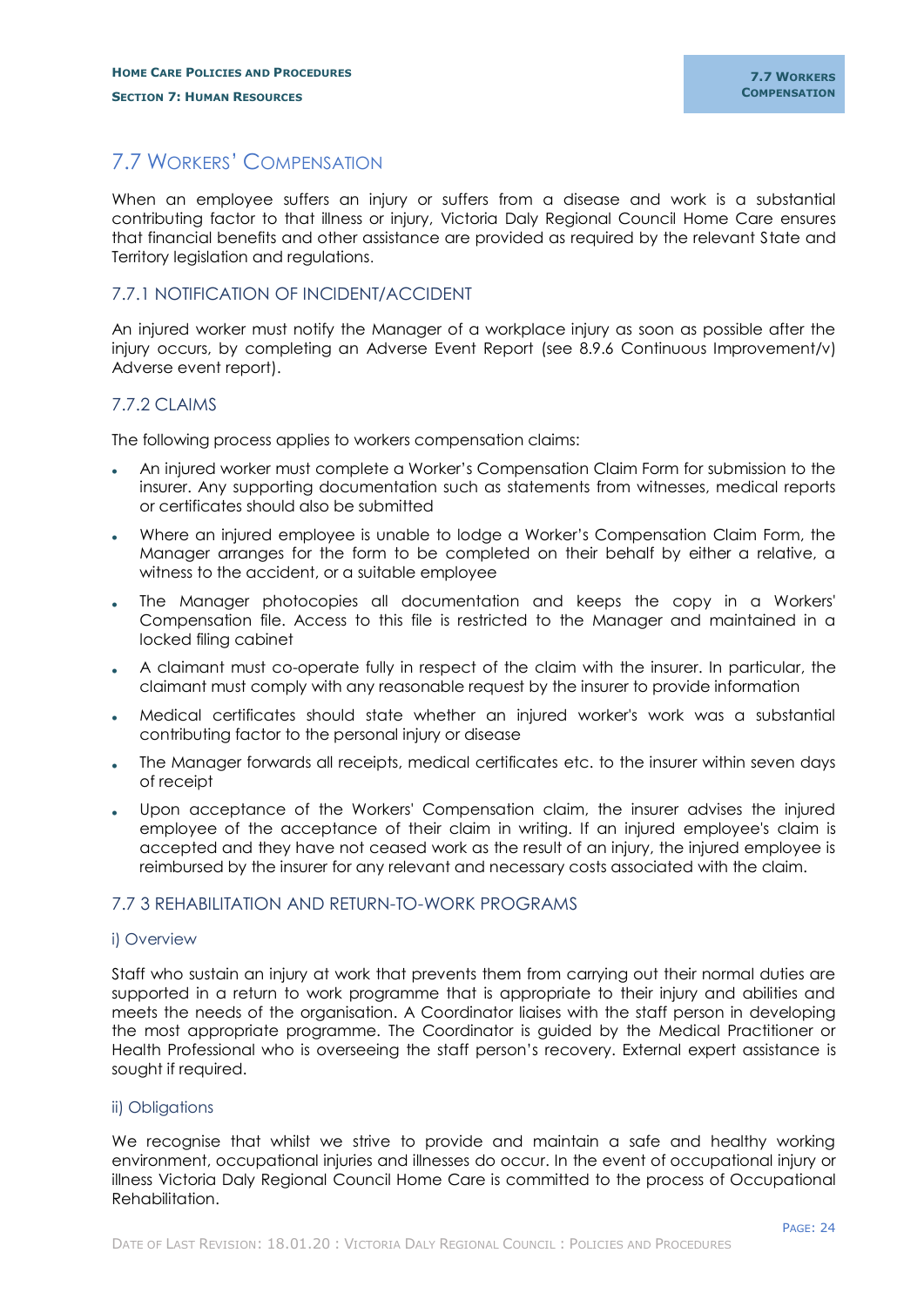We are committed to:

- Ensuring that the process of occupational rehabilitation is commenced within 3 working days of being notified of a significant injury or illness. An injury management plan is developed for all injured workers who sustain a significant injury in a manner consistent with medical judgement
- Providing suitable duties where practicable for an injured or ill worker as an integral part of the rehabilitation process
- Consulting and involving injured workers, nominated treating doctor, other treating professionals, other relevant parties and their representatives (where appropriate) in the rehabilitation process
- Ensuring that participation in a rehabilitation program does not, in itself, prejudice the injured worker
- Treating all rehabilitation records confidentially.

#### <span id="page-26-0"></span>iii) Board of management/manager responsibilities

When there is an injury at work, the employer must provide the injured worker with:

- First aid and/or transport to medical treatment
- The name of the insurer
- The service name and employer contact details
- A claim form, if requested by the worker
- Suitable duties
- Any assistance that helps the worker to recover and return-to-work quickly.

The employer must also inform the Workers Compensation Insurer within 48 hours of a workrelated injury occurring.

#### <span id="page-26-1"></span>iv) Employee responsibilities

When there is an injury at work, the injured worker must:

- Seek medical attention
- Notify the employer as soon as possible
- Complete a Staff Accident Incident report, Workers Compensation forms and any other relevant documentation
- Participate and cooperate with the development and implementation of an injury management plan
- Comply with requests made by the insurance company with regard to their claim
- Make all efforts to return to work as soon as possible.

Before resuming pre-injury duties, the injured worker must obtain a final medical certificate stating that they are fit for pre-injury duties.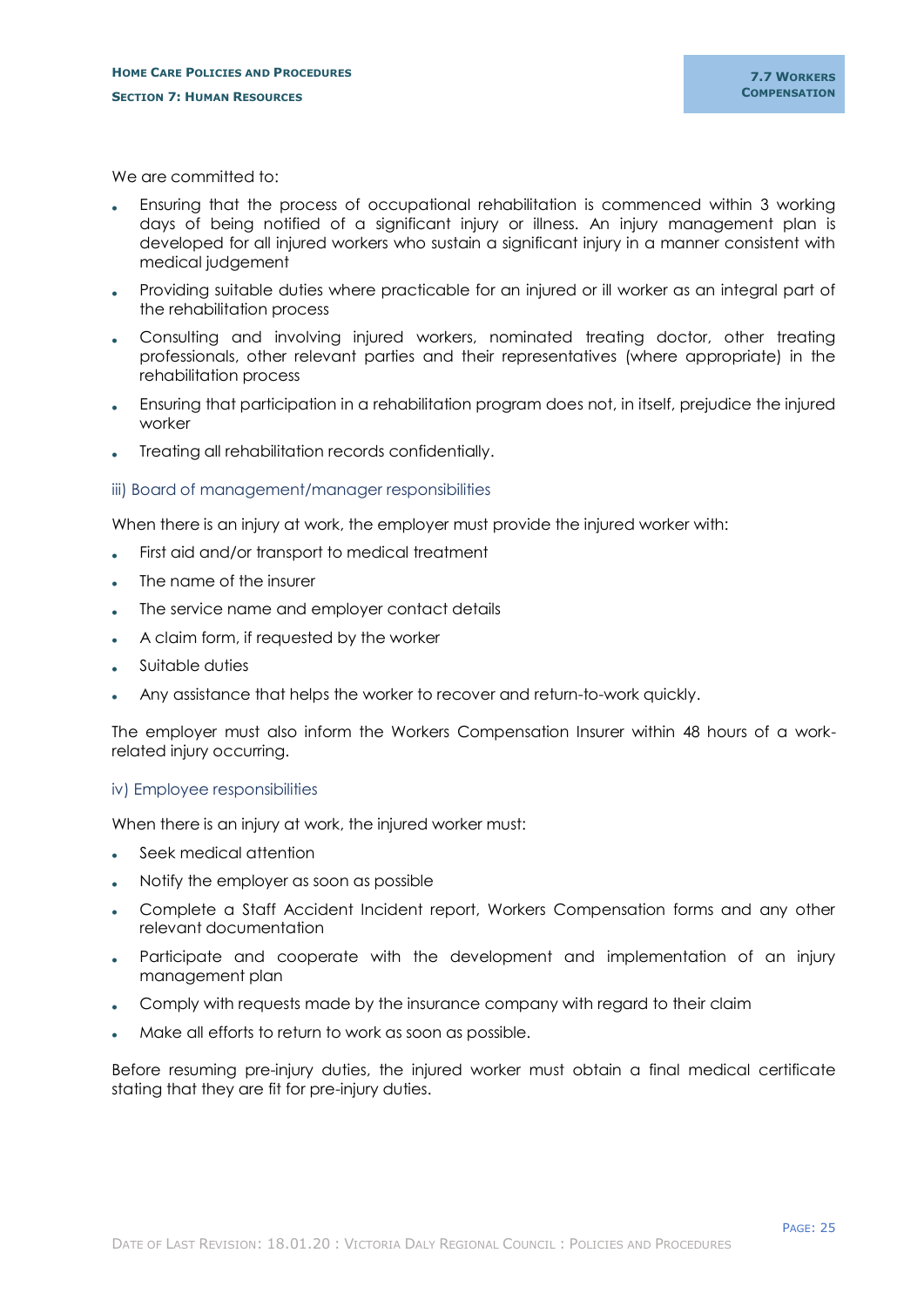# <span id="page-27-0"></span>7.8 VOLUNTEERS AND TEMPORARY STAFF

# <span id="page-27-1"></span>7.8.1 VOLUNTEERS

#### <span id="page-27-2"></span>i) Volunteer policy

Victoria Daly Regional Council Home Care recognises the valuable contribution to the service made by volunteers and actively encourages their participation. Through volunteers we:

- Enhance the range of services available through Victoria Daly Regional Council Home Care, and
- Allow for wider community participation in the service.

Volunteers are not used to replace paid workers in the service and currently provide driving support for the meals and transport services and assist in the office.

All volunteers are recruited according to our Equal Employment Opportunity Policy (see 7.3.2 Equal Employment Opportunity).

The Coordinator CHSP is responsible for the recruitment of volunteers.

#### <span id="page-27-3"></span>ii) Volunteer management

The same procedures relating to staff recruitment, supervision and support, training, performance disputes, grievances, misconduct and staff files apply to volunteers with appropriate variations. Each volunteer completes a Volunteer Agreement on commencement and is provided with a Volunteer Driver Position Description.

Volunteers are managed by an assigned supervisor in their work area.

#### <span id="page-27-4"></span>iii) Reimbursement of costs

Volunteers are reimbursed for the cost of mileage if they use their own vehicle. Volunteers are responsible for recording their mileage, submitting their mileage claims on a Vehicle Log Sheet and ensuring that their vehicles are insured appropriately. Volunteer vehicle registration expiry, driver's license expiry and insurance details are recorded in the Employment Checks Register.

# <span id="page-27-5"></span>7.8.2 TEMPORARY STAFF

The Team Leaders manage staffing for the services delivered. Staff are rostered to meet the planned support needs for consumers specified in their agreed support plans. Support is provided by suitably skilled Support Workers who follow the Support Plans.

#### <span id="page-27-6"></span>i) Temporary staff shortages

The following process applies for consumers whose support has been rescheduled or who have had support cancelled due to staff shortages:

- The consumer is advised by telephone and provided with an explanation as to why there is a need to cancel a support visit. Every effort is made to reschedule the support, but this is not always possible
- A case note is made in the Consumer Management System
- Changes to support workers' jobs and allocation to consumers are amended in the Consumer Management System.

 $\bullet$